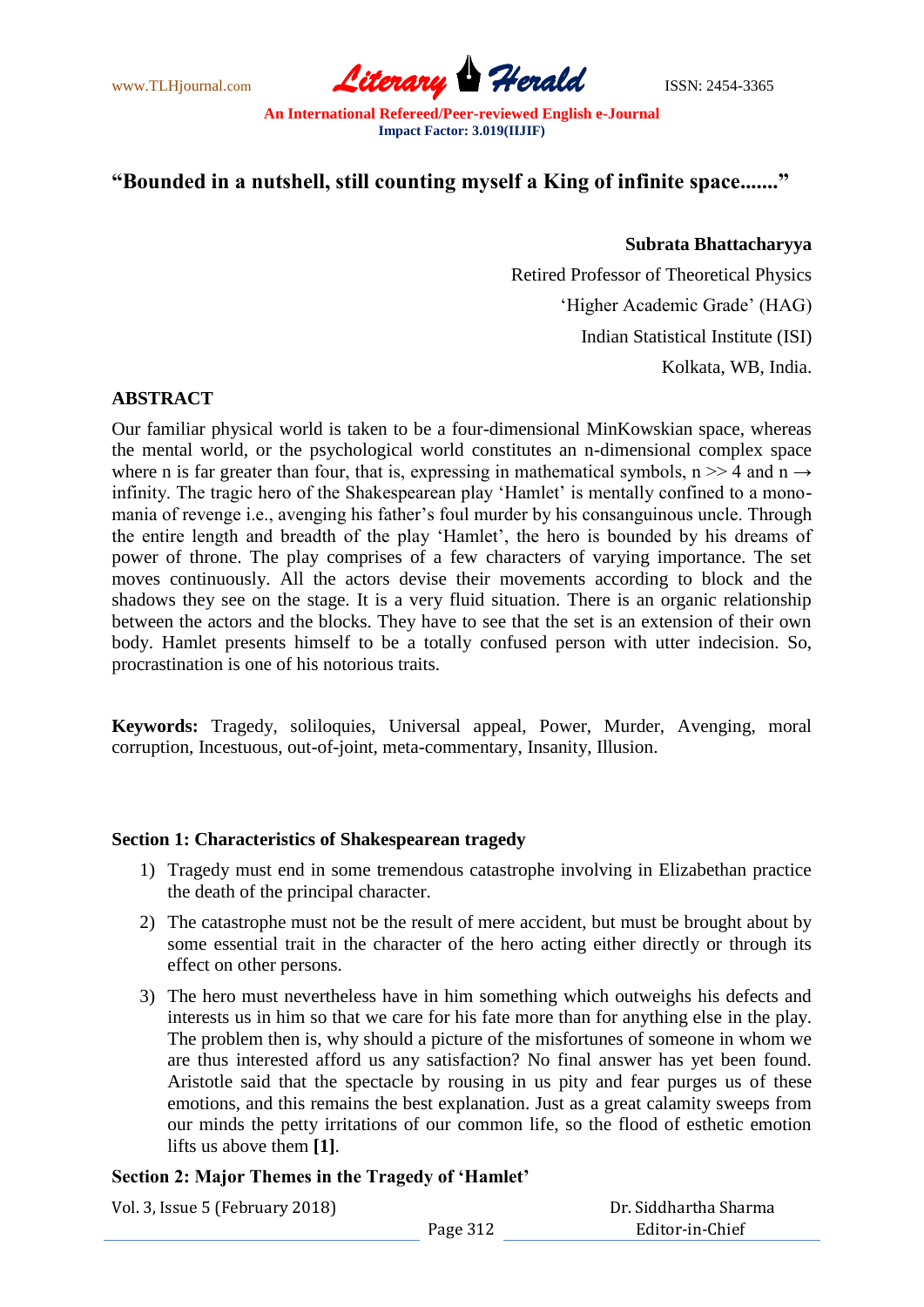

Through class discussion and other activities, students can discover how Shakespeare develops major themes in the play which include:

- 1) **Revenge:** Hamlet searches continuously for the answer to the question of whether or not he should avenge his father's death. His concern with right and wrong in religious, moral, and political terms causes him much inner turmoil. (Journal Topics 1, 2)
- 2) **Appearance vs. Reality:** The play contains many situations in which the surface appearance of things does not always match reality. Hamlet struggles to determine who his true friends are; the players in the acting troupe assume new identities; Claudius appears to be a true and just king and Gertrude his virtuous queen. (Journal Topics 4, 8, 10, 11)
- 3) **Sanity vs. Insanity:** In many ways this conflict is intertwined with the theme of appearance vs. reality. Hamlet's sanity or insanity has baffled critics for years. Even the characters in the play discuss inconsistencies in Hamlet's behavior, sometimes assuming he is really insane, at other times amazed by his clarity of thought. (Journal Topics 3, 9)
- 4) **Decay and Corruption:** Among the most powerful images of the play are those which reveal disintegrating situations, both in personal terms for Prince Hamlet, and in political terms for Denmark. (Journal Topics 1, 2, 9, 12) **[2-3]**

# **Section 3: Why is Hamlet so special to the global audience?**

Shakespeare's works are timeless. Even after 400 years of his death, his works appeal to the learned and the unlearned. The bard of Avon has got an enduring appeal. After reading his tragedy Hamlet we can conclude that Shakespeare is still relevant. Hamlet is a psychological study of human nature. In the contemporary times, people are facing many psychological problems, loneliness, indecision; torments of family problems, procrastination, etc., same type of issues were faced by Hamlet. We can relate to his plays so conveniently. His popularity continues unabated and seems to continue in the future too **[4]**.

"Age cannot wither her nor custom stale her infinite variety" – this is how Shakespeare describes Cleopatra in *Antony and Cleopatra*. The same rule applies to him. "Shakespearean stories are timeless; his writing is brilliant for the most part." 1 He was a literary genius whose work is universal in its appeal. He wrote across many genres from comedies to tragedies. Even after 400 years of his death, his works appeal to the learned and the unlearned, to the urban sophisticated people as well as the poor class. He grasps with equal penetration the intimate lives of the kings and the fools and the beggars. His popularity continues unabated and seems to continue in the future too **[5]**.

#### **Section 4: Puzzles on Hamlet"s Madness/ Insanity**

Concerning Hamlet's mental disturbance, A. C. Bradley writes:

And if the pathologist calls his state melancholia, and even proceeds to determine its species, I see nothing to object to in that; I am grateful to him for emphasizing the fact that Hamlet's

| Vol. 3, Issue 5 (February 2018) | Dr. Siddhartha Sharma |                 |
|---------------------------------|-----------------------|-----------------|
|                                 | Page 313              | Editor-in-Chief |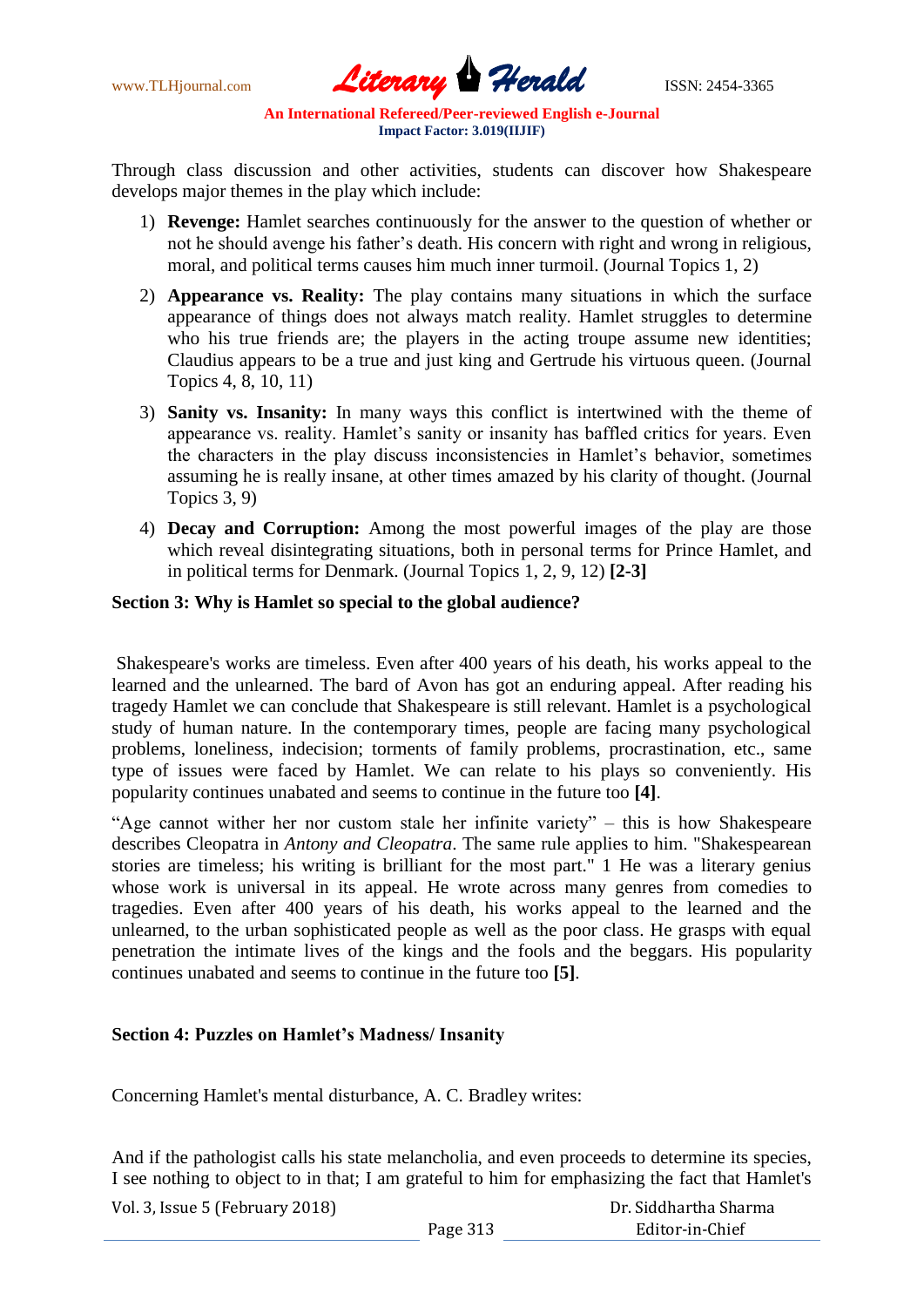www.TLHjournal.com **Literary Herald** ISSN: 2454-3365

melancholy was no more common depression of spirits; and I have no doubt that many readers of the play would understand it better if they read an account of melancholia in a work on mental diseases.

Bradley is right. If we turn to Freud's essay "Mourning and Melancholia" we find the following:

The distinguishing mental features of melancholia are a profoundly painful dejection, cessation of interest in the outside world, loss of the capacity to love, inhibition of all activity, and a lowering of the self-regarding feelings to a degree that finds utterance in selfreproaches and self-revilings, and culminates in a delusional expectation of punishment. This picture becomes a little more intelligible when we consider that … the same traits are met with in mourning.

This is the Hamlet that we see at the beginning of the play and generally throughout the first three acts. But a change surely occurs, and many critics have noticed it. Bradley (p. 120) observes in the fifth act "a slight thinning of the dark cloud of melancholy." This, he thinks, may be part of a new sense of power after his dispatching of Rosencrantz and Guildenstern, but mainly it is a "kind of religious resignation." According to O. J. Campbell, Shakespeare "does not leave his audience with the view of Hamlet as a slave to a kind of mental malady. The fatal wound in the Prince's breast restores his equilibrium and produces a brief interval of

serenity." Robert Ornstein also attributes the improvement mainly to a last-minute confrontation of death, though he does see an improvement after the sea voyage. J. Q. Adams, who has made the only extensive psychological study of Hamlet's recovery, places the change in III.iv, with the appearance of the Ghost. According to Adams, the whole play breaks here:

From this time on Hamlet is increasingly better. He begins to display more interest in life, he takes on a more hopeful attitude towards the world, his thinking loses much of its morbid quality, and his confidence in human nature is in part restored. … In the final scenes of the play—as in the jesting with Osric, or in the friendly fencing contest with Laertes—his melancholia has almost disappeared.

Adams' estimate of the time of Hamlet's change is convincing, for the last scenes must show Hamlet acting rationally; insight delayed to the moment of death does not occur for even so slow a thinker as Othello. But Adams has no better reason for Hamlet's recovery than that melancholia passes normally through several stages, and recovery is, in time, inevitable. Time was indeed a Renaissance explanation for some cures, but it was hardly a dramatic or significant one. Shakespeare worked his hero's cure into the dramatic texture of the play.

Vol. 3, Issue 5 (February 2018) Because Renaissance psychotherapy has been inadequately studied, it may be useful to survey briefly some of the approaches. Perhaps the most favored for melancholia was a religious one. But Hamlet does not, because he is not really a guilty soul, fit the category written about by so many Elizabethan divines. Paul H. Kocher has ably differentiated

|          | Dr. Siddhartha Sharma |
|----------|-----------------------|
| Page 314 | Editor-in-Chief       |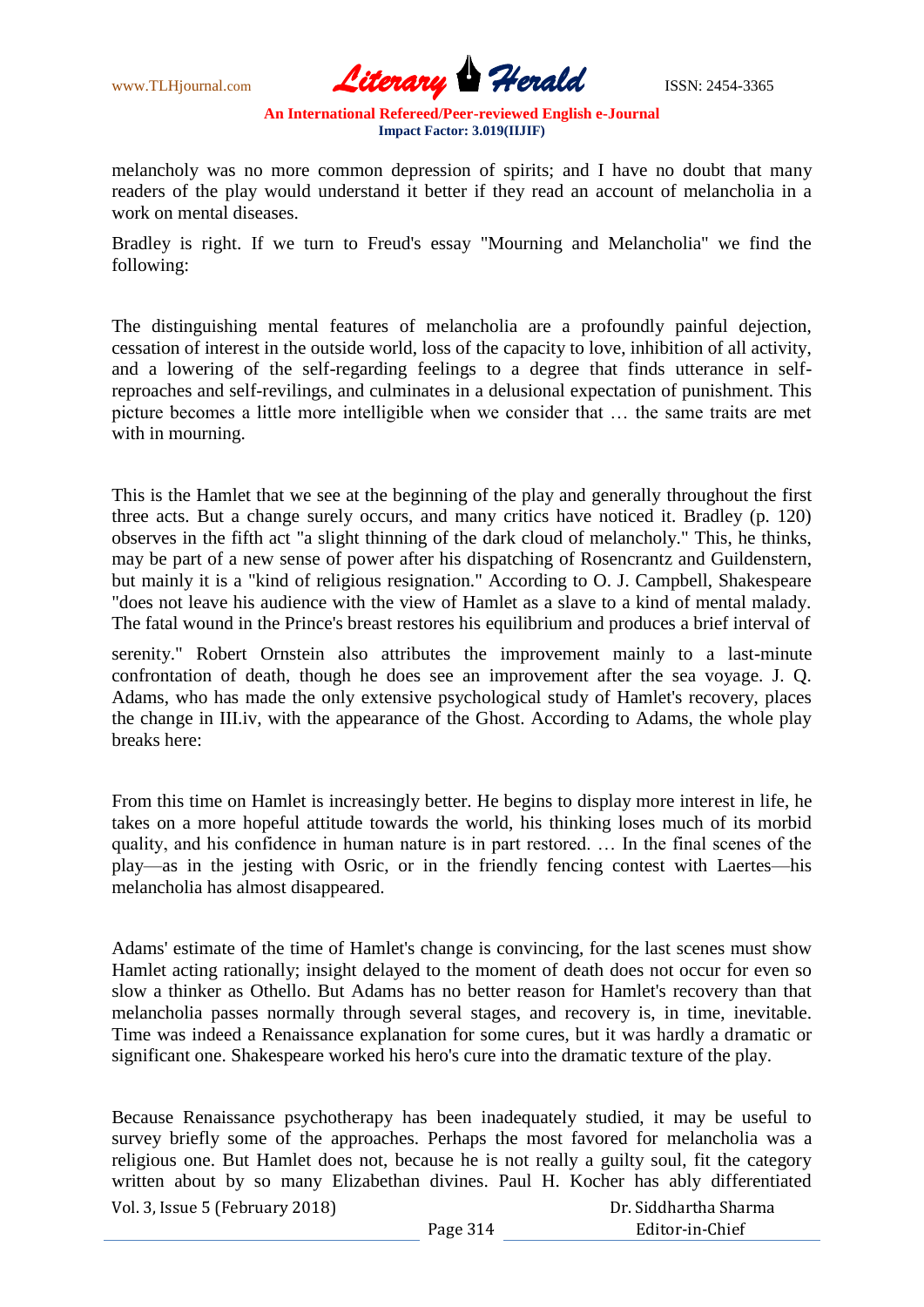

between the psychologically (or physiologically) and the religiously caused melancholia. Hamlet, unlike Lady Macbeth or Claudius with his "sick soul," would not have been classified as suffering from an afflicted conscience, which often had symptoms similar to psychological melancholia.

When divines did offer guidance for psychological melancholia, they were not particularly helpful. When it is not manifestly derivative from psychological works, their advice (as exemplified by Thomas Adams, William Perkins, and Bishop Abernethy) is to mortify the passions. If the suffering is incurable, according to Perkins, "wee must humble our selves for our unquietnesse of minde. … It is Gods will that we should suffer affliction, and withall humble our selves under his mightie hand." There may be a hint of this attitude in the "religious resignation" which Hamlet has been presumed to suffer (or achieve) at the end of the play, partially in his acceptance of Heaven's will in the punishment which will follow his slaying of Polonius and more clearly in his "There's a special providence in the fall of a sparrow." But Hamlet's *psychological* recovery, while perhaps related to this, is something achieved through the mind and emotions rather than through the will. I shall, however, refer to the religious theme later in the essay.

Moral philosophers were as busy as divines in offering advice and consolation. What is more, there is abundant evidence of their prescriptions in *Hamlet;* so much, in fact, that one might assume that they are held up as the ideal therapists. In a valuable article, "Hamlet's Book," Hardin Craig proposes that the volume which Hamlet enters reading (II.ii.168), and which he presumably reads during his solitude, is a familiar book of consolation, a work by Girolamo Cardano translated as *Cardanus Comforte* (1576). Professor Craig is undoubtedly correct in writing that "belief in the therapeutic power of books was characteristic of Renaissance students. If a hero found himself stricken with grief, as Hamlet did, it was natural that he should re-sort to a work on consolation. Cardano wrote *De consolatione* to comfort himself and all those stricken with grief (p.18). Craig stresses the resultant universalizing of Hamlet's plight if we view him as benefiting from this moving book, for Cardano makes it clear that most of humanity is involved in the struggle against grief, fear, and weakness. Like other moral philosophers, Cardano stresses reasonableness and, above all, fortitude, which is principally what the grieving Hamlet has to learn.

Cardano is in the tradition of Plutarch, Cicero, Seneca, Boethius, and Thomas More. These writers have perhaps too little sympathy with human weakness or with strong, uncontrolled passions. Cardano is typical of them in writing, in a passage that seems to bear suggestively on Hamlet:

As therefore to cowards and men of no virtue, the timely death of the father hath ever brought hinderaunce: So to noble mindes: it be occasion whereby to shew themselves as they be. Thys must also be set before our eyes, that both lyfe and death be the gyftes of God, and do evermore depende upon his providence. Therefore whosoever reproveth lyfe or Death, doeth in sylence disalowe & complayne of the devine Judgement, because both the one and the other is meete and profitable.  $(fol. 45^{\nu})$ 

A similarly stern note is heard in: "A follye I do think to comforte those that through debility of mynde do cast themselves into misery: as foule delight, and desperate revenges" (fol. 10<sup>r</sup>). Nevertheless even Cardano recognizes the occasional inadequacy of stern reason in dealing with grief: "for often times, though reason comforts us, and teach us that neither mourninge,

| Vol. 3, Issue 5 (February 2018) | Dr. Siddhartha Sharma |                 |
|---------------------------------|-----------------------|-----------------|
|                                 | Page 315              | Editor-in-Chief |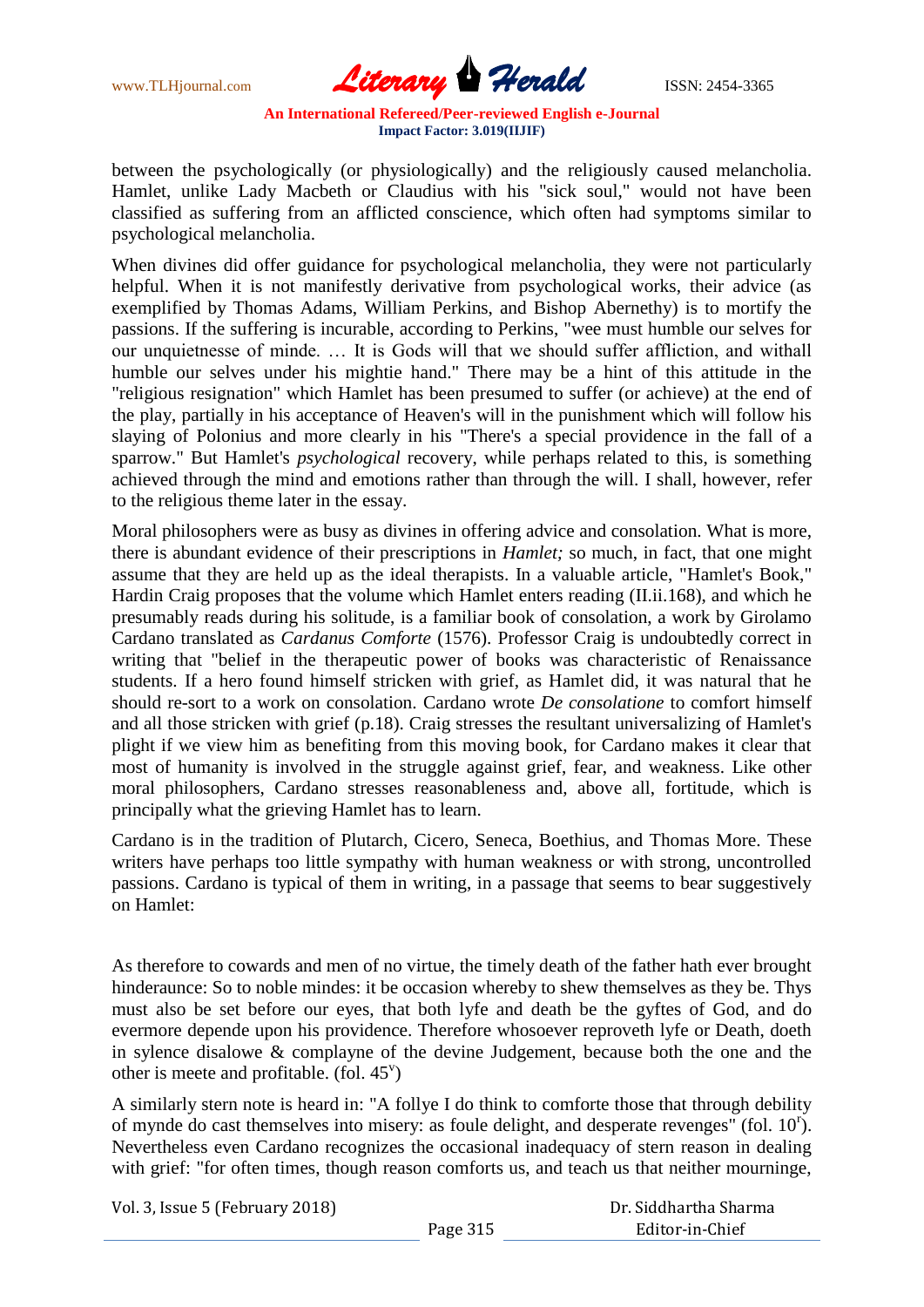www.TLHjournal.com **Literary Herald** ISSN: 2454-3365

is mete, neither that there is any cause of mourning, yet the sadde mynde of it selfe can not bee merye" (fol. 15<sup>v</sup>). He must have known this from personal experience—a circumstance which lifts the *Comforte* above most books of consolation. Philippe de Mornay, another very wise and sensitive commentator on human misery, states what perhaps Hamlet and other students felt about the utility of the moral philosophers in dealing with mental suffering: "They pacify not the debates a man feeles in himselfe, they cure not the diseases of his minde."

Hamlet may envy Horatio his Stoic self-sufficiency, his moderation, his ability to suffer all yet suffer nothing. He may read endlessly in the books (or book) of the philosophers. But so doing does not greatly help him. Much of the advice of Cardano and the other moral therapists is reproduced in the play, but it is not given the best of spokesmen. It is put into the mouths of Claudius and Gertrude. In the second scene, Hamlet is told that the death of fathers is common and natural, that to mourn excessively shows a will most incorrect to Heaven, a mind impatient. His attitude toward such reasoning is that "'tis common," probably implying that it is too much a matter of commonplace books and not enough a matter of dearly purchased experience. It is Claudius who triumphantly lays claim to successful conquest of grief, and through the very precepts of the "common" moral treatises:

 Though yet of Hamlet our dear brother's death The memory be green, and that it us befitted To bear our hearts in grief, and our whole kingdom To be contracted in one brow of woe, Yet so far hath discretion fought with nature That we with wisest sorrow think on him Together with remembrance of ourselves. (I.ii.1-7)

Hamlet cannot so easily dispel grief and melancholia. Nor do I think Shakespeare felt it a culpable flaw in him to fail in so doing. With Brabantio in *Othello,* Hamlet might say: "But words are words; I never yet did hear /That the bruis'd heart was pierced through the ear" (I.iii.218-219); or with the grieving Leonato in *Much Ado about Nothing:*

 I will be flesh and blood; For there was never yet philosopher That could endure the toothache patiently. (V.i.34-36)

Vol. 3, Issue 5 (February 2018) Dr. Siddhartha Sharma Perhaps what is fundamentally wrong with the comfort books and the books of stern exhortation is that they talk at the patient. Shakespeare seems to have felt the hollowness of their encouragement and the futility of their comfort. We know from later experiences in

Editor-in-Chief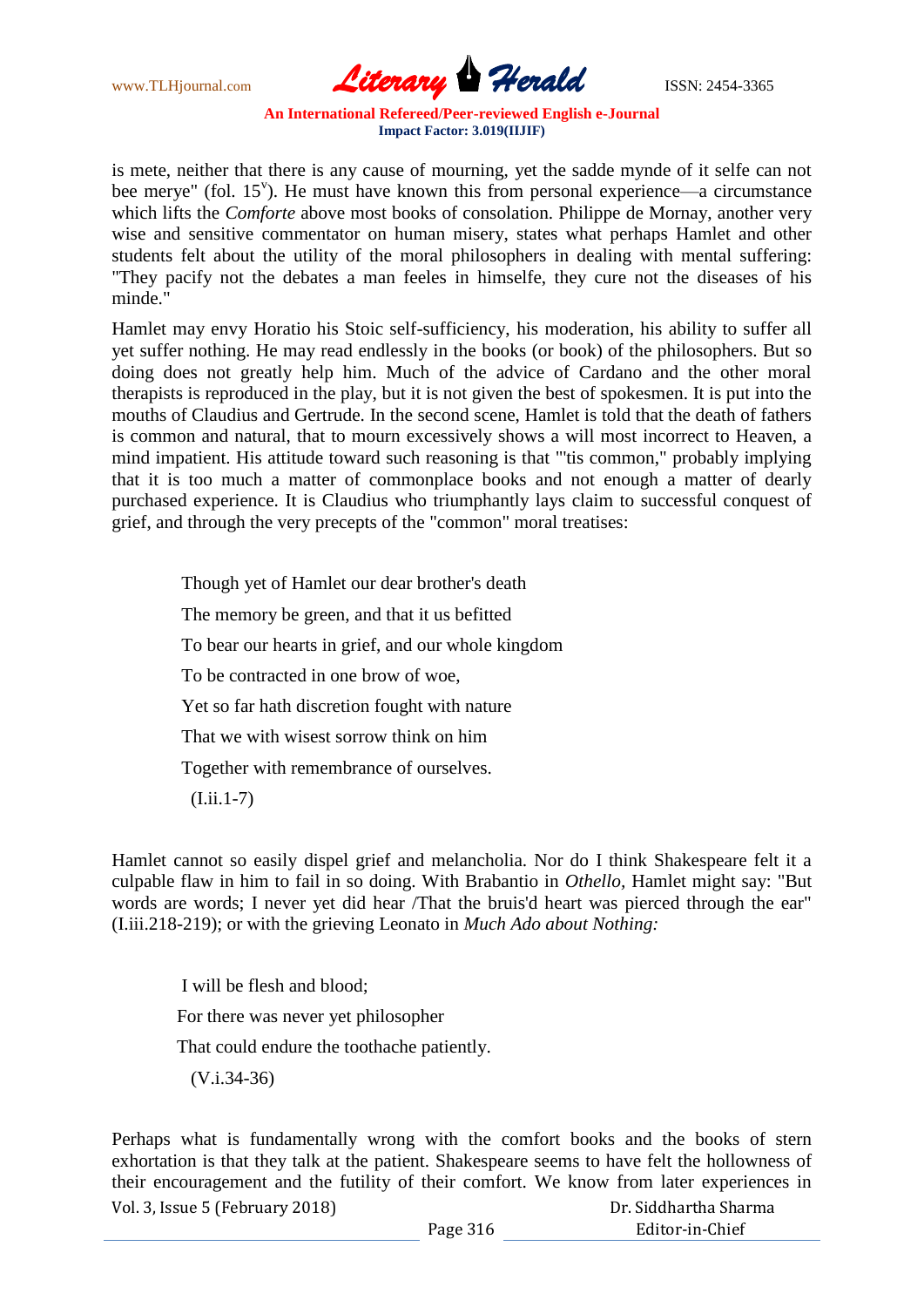

treating melancholia that more dynamic methods, deriving from the patient's *experiencing* of emotion, are needed. These, moreover, would be ideally suited to drama.

Besides divines and moral philosophers, the Renaissance had many psychological writers, some of whom were also divines and some strictly physicians. But men like Timothy Bright, André du Laurens, Thomas Wright, Nicolas Coeffeteau, and Robert Burton, regardless of their area of learning, usually divide their therapy between the body and the mind. Therapy through the body was surely the least brilliant achievement of Renaissance psychology. Shakespeare ignores it in *Hamlet* (though he does not do so in *King Lear*). If Hamlet's disease had been humoral, then bloodletting, baths, and a very complicated diet would have been indicated. Significantly, none of those trying to cure Hamlet once suggest such procedures. Hence, most of the predominantly medical treatises are of no relevance.

Hamlet's relatives and supposed friends attempt to cure him by other strategies, most of them endorsed by the psychologists; and Shakespeare provides for his hero, in Horatio, one of the most commonly approved remedies for melancholia: a faithful friend.15 The friend should serve as someone to whom the sufferer can express his griefs and confide his secrets and in whom he can see the wholesomeness of sanity; a melancholy friend is dangerous. In all respects Horatio is exemplary. Hamlet sees in him a model of sanity, and Horatio is also an extraordinarily good listener. His "Ay, my lord" is his most characteristic utterance. But we do not very often witness Hamlet confiding any important emotions to Horatio. His most heartfelt unhappinesses are expressed in soliloquy. However, we should notice the degree to which Hamlet brightens up when he first sees Horatio, and even his exhilaration when he meets the two false friends, Rosencrantz and Guildenstern.

The latter two, incidentally, seem to be provided by the King not only as a means of sounding out Hamlet but as a possible way to cure the youth whose antics cause him and the court so much annoyance. They come to Hamlet as therapeutic friends. Rosencrantz explains to the Prince the psychological usefulness which doubtless Claudius sees in Hamlet's two schoolfellows: "You do surely bar the door of your own liberty if you deny your griefs to your friend" (III.ii.351-353). Guildenstern, upon receiving his charge from the King, exclaims: "Heavens make our presence and our practices / Pleasant and helpful to him!" (II.ii.38-39). And Claudius himself clarifies (at least ostensibly) his motives to both schoolmates:

 so by your companies To draw him on to pleasure, and to gather So much as from occasions you may glean, Whether aught, to us unknown, afflicts him thus, That, open'd, lies within our remedy. (II.ii.14-18) **[6]**

# **Section 5: Reflections on Hamlet: Seeing Through Clouds, Rains and Sunshine**

|  | Vol. 3, Issue 5 (February 2018) |
|--|---------------------------------|
|--|---------------------------------|

| Dr. Siddhartha Sharma |
|-----------------------|
| Editor-in-Chief       |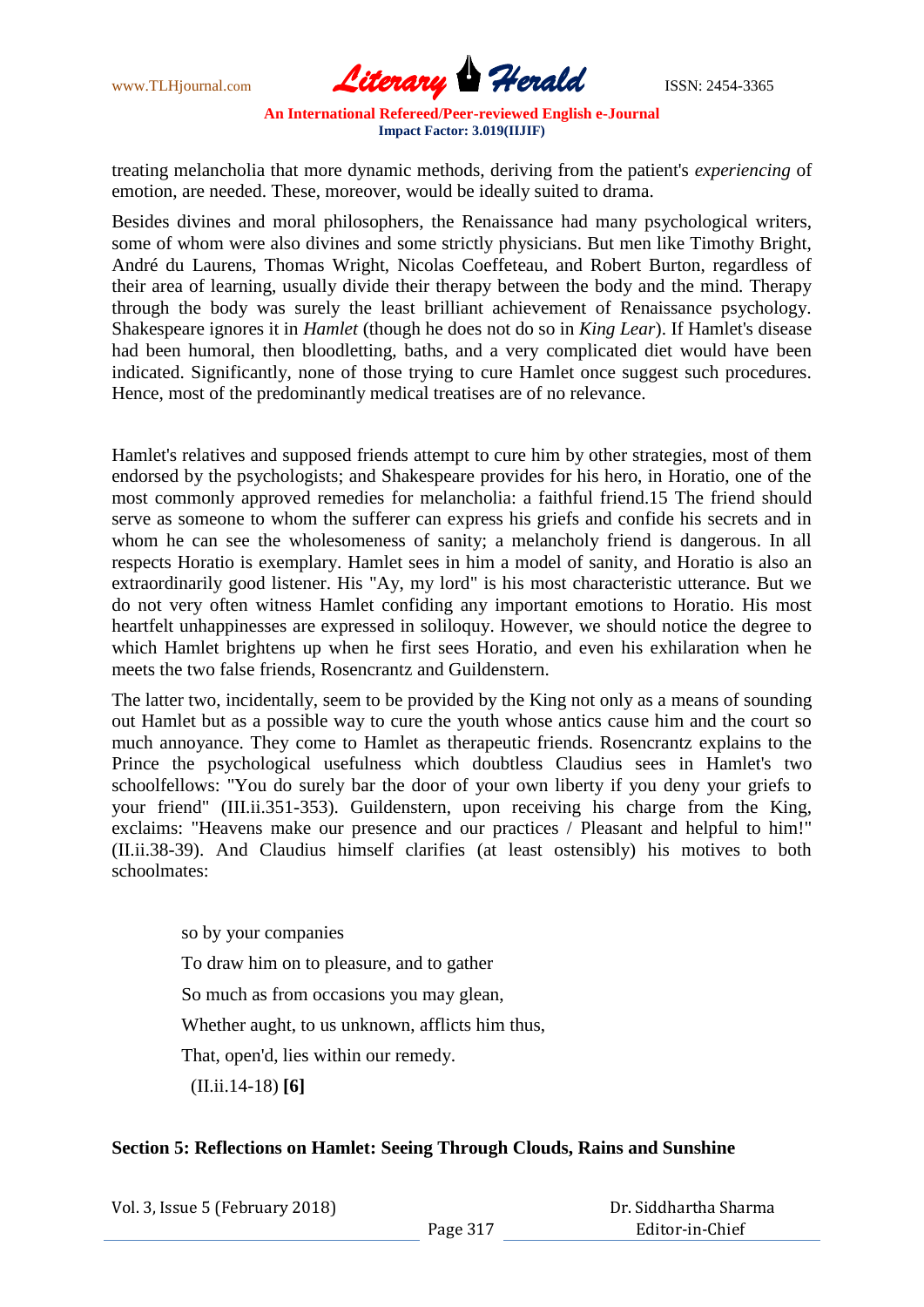www.TLHjournal.com **Literary Herald** ISSN: 2454-3365

Hamlet is arguably the greatest dramatic character ever created. From the moment we meet the crestfallen prince we are enraptured by his elegant intensity. Shrouded in his inky cloak, Hamlet is a man of radical contradictions -- he is reckless yet cautious, courteous yet uncivil, tender yet ferocious. He meets his father's death with consuming outrage and righteous indignation, yet shows no compunction when he himself is responsible for the deaths of the meddling Rosencrantz and Guildenstern, and the pontificating lord chamberlain, Polonius. He uses the fragile and innocent Ophelia as an outlet for his disgust towards the queen, and cannot comprehend that his own vicious words have caused her insanity. Hamlet is full of faults. But how is it that even seemingly negative qualities such as indecisiveness, hastiness, hate, brutality, and obsession can enhance Hamlet's position as a tragic hero; a *prince among men*? To answer these questions we must journey with Hamlet from beginning to end, and examine the many facets of his character.

Our first impression of Hamlet sets the tone for the whole play. Even without Shakespeare providing an elaborate description of Hamlet's features, we can envision his pale face, tousled hair, and intense, brooding eyes. Dressed totally in black, Hamlet displays all the *forms, moods and shapes of grief*. His mother cannot help but notice Hamlet's outward appearance of mourning, but Hamlet makes it clear that the overt signs of grief do not come close to conveying how much sorrow he feels inside:

For they are the actions that a man might play, But I have that within which passes show, These but the trappings and the suits of woe. (I.ii.84-6)

Hamlet cannot forget his father, even when all those around him have resumed their merry lives, content to offer the occasional conciliatory words of wisdom. The queen, considering she has lost a husband, offers up the rather unhelpful "Thou know'st tis common, all that lives must die/Passing through nature to eternity" (I.ii.71-2), and Claudius adds, amongst other things, "We pray you to throw to earth/This unprevailing woe, and think of us/As of a father" (I.ii.106-8). Hamlet's tremendous grief is intensified by this lack of feeling by those around him, and more significantly, by the cold-hearted actions of his mother, who married her brother-in-law within a month of her husband's death. This act of treachery by Gertrude, whom Hamlet obviously loved greatly at one time, rips the very fabric of Hamlet's being, and he tortures himself with memories of his late father's tenderness towards his mother:

So excellent a king, that was to this Hyperion to a satyr, so loving to my mother, That he might not beteem the winds of heaven Visit her face too roughly; heaven and earth, Must I remember?... (I.ii.141-45)

The respect and awe Hamlet has for his father is seen in the above passage, as the Prince compares the late king to Hyperion, a Titan in classical mythology. The godlike view of his father is enhanced by the comparison of Claudius to Hyperion's antithesis, the satyr, a creature half-goat and half-man, known for its drunken and lustful behavior -- the behaviors of the new king, Claudius. It is no wonder, then, that Hamlet develops a disgust for, not only

| Vol. 3, Issue 5 (February 2018) | Dr. Siddhartha Sharma |                 |
|---------------------------------|-----------------------|-----------------|
|                                 | Page 318              | Editor-in-Chief |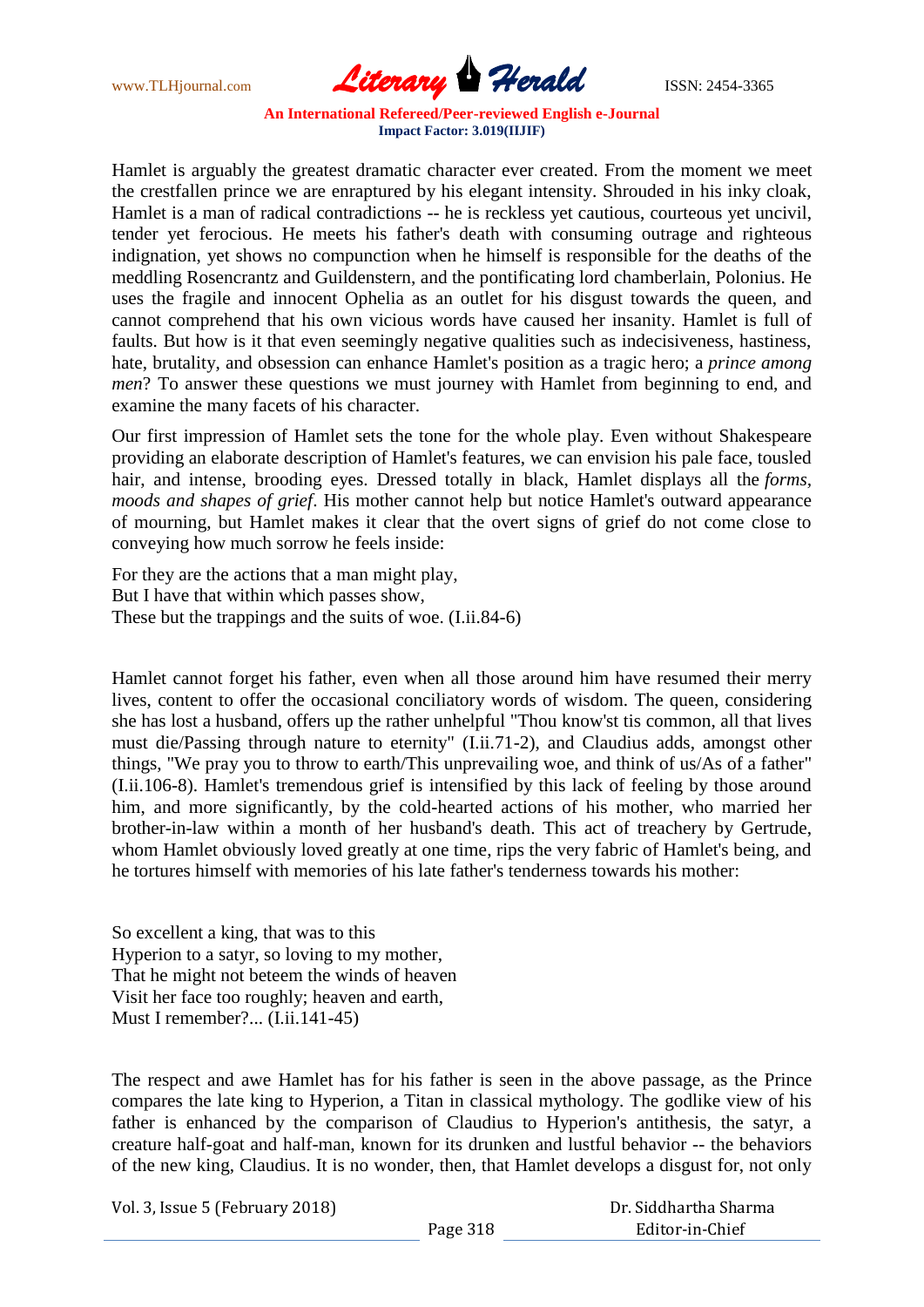www.TLHjournal.com **Literary Herald** ISSN: 2454-3365

Claudius the man, but all of the behaviors and excesses associated with Claudius. Hamlet begins to find revelry of any kind unacceptable, but particularly he loathes drinking and sensual dancing. As they await the Ghost on the castle wall, Hamlet hears the King engaging in merriment down below, and tells Horatio that the whole world is feeling the same contempt for his drunken countrymen:

This heavy-headed revel east and west Makes us traduc'd, and tax'd of other nations; They clepe us drunkards, and with swinish phrase Soil our addition; and indeed it takes From our achievements, though perform'd at height, The pith and marrow of our attribute. (I.iv.17-22)

It is unfortunate for the innocent Ophelia that the actions of Claudius and Gertrude have also tainted forever Hamlet's thoughts and feelings towards women. Based on the letters and gifts Hamlet gave his once-cherished Ophelia, it is apparent that he did love the girl, and likely felt those feelings of sweet devotion that his father felt for his mother. But, whether due to some overwhelming desire to become the mouthpiece for his father who cannot himself chastise his traitorous wife, or due to the sad fact that all the love in him has truly dried up, Hamlet turns on Ophelia and destroys her, with cruelty almost unimaginable:

I have heard of your paintings well enough God hath given you one face, and you make yourselves another: you jig, you amble, and you lisp, you nick-name God's creatures, and make your wantonness your ignorance. (III.i.144-48)

As the play he has arranged for the King begins, Hamlet takes a much different tone with Ophelia:

*Hamlet*: Lady, shall I lie in your lap? *Lying down at Ophelia's feet. Ophelia*: No, my lord. *Hamlet*: I mean, my head upon your lap? *Ophelia*: Ay, my lord. *Hamlet*: Do you think I meant country matters? *Ophelia*: I think nothing, my lord. *Hamlet*: That's a fair thought to lie between maids' legs. (III.ii.111-20)

Some argue that this scene supports the theory that Hamlet is truly mad; that, unable to control his own thoughts and feelings, he hates Ophelia one moment and longs to engage in sexual intimacy with her the next. But Hamlet is not expressing his desire for Ophelia; he is not lost in the fog of his own madness. Although he does not, this time, lash out at her with

| Vol. 3, Issue 5 (February 2018) | Dr. Siddhartha Sharma |                 |
|---------------------------------|-----------------------|-----------------|
|                                 | Page 319              | Editor-in-Chief |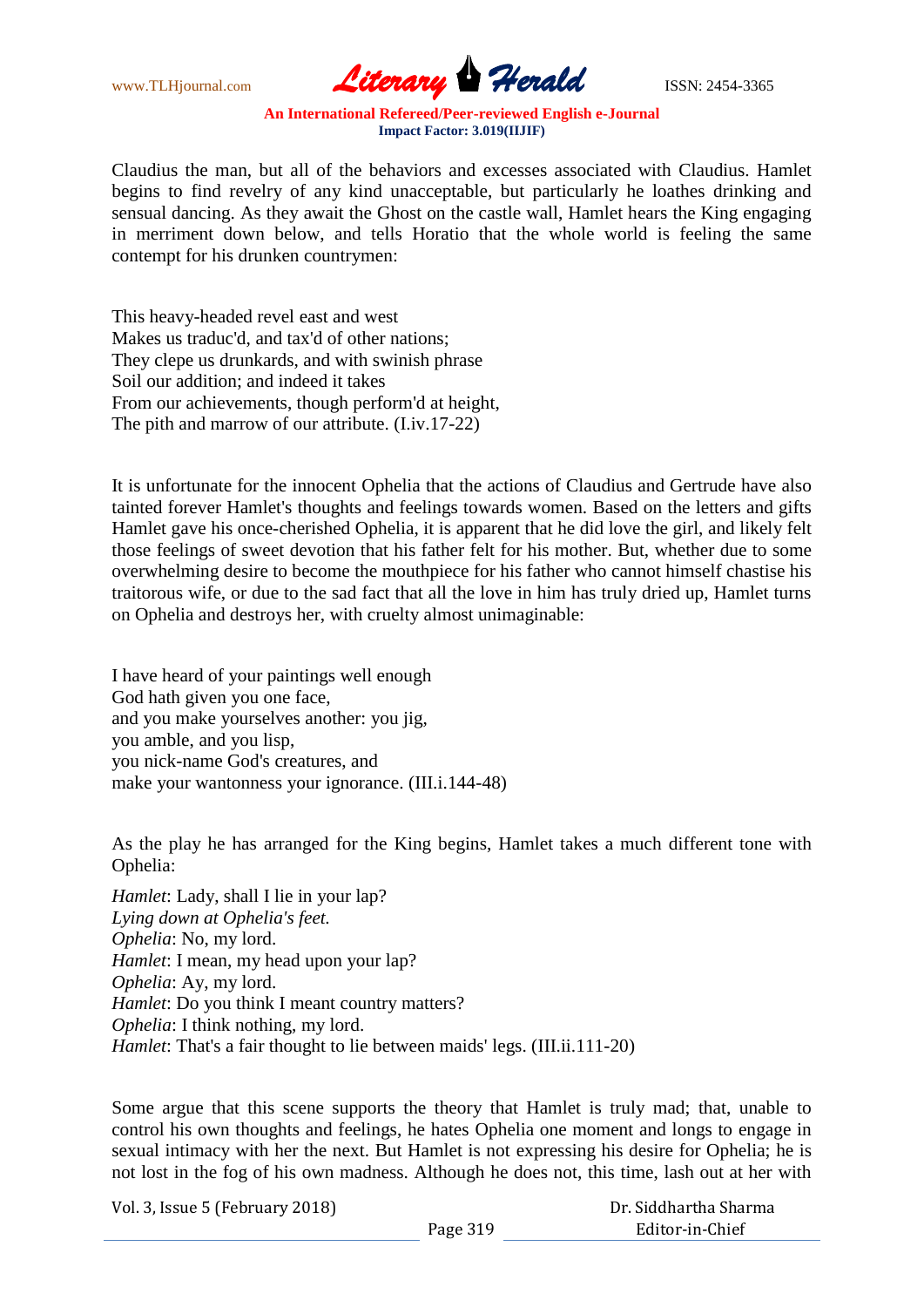

overt cruelty, he is nevertheless once again heartlessly mistreating her with demeaning and disrespectful behavior. And Hamlet obviously is using Ophelia to further his facade of insanity – his actions are clearly for the benefit of old Polonius, who already believes that Hamlet has gone mad for want of Ophelia's love. Hamlet must be held accountable for his treatment of Ophelia. He is not incoherent or paranoid; his ferocity cannot be blamed on insanity. In his destruction of his beloved creature Hamlet is lucid and brilliant, fueled by rage and thoughts of Gertrude's betrayal. Ophelia is the only outlet for the hostility that he must keep secret from the King. The belief that Hamlet still genuinely loves Ophelia, and that his deep sensitivity and hunger for justice compel him to behave the way he does, allows us to conclude that Hamlet is at once so heartless and yet so virtuous. The actual recognition of his love for Ophelia can only come when Hamlet realizes that she is dead, and free from her tainted womanly trappings:

I loved Ophelia: forty thousand brothers Could not, with all their quantity of love, Make up my sum. (V.i.263-4)

Hidden beneath Hamlet's bitter cynicism and cruel words is a desire to embrace those that fate dictates he must despise. Even when he confronts his mother and is so relentless that the Ghost must intercede on her behalf, we know that Hamlet longs to show her affection; to comfort her and to be comforted by her. But love, pleasure, and tenderness all have disappeared behind Hamlet's encompassing wall of depression and overwhelming responsibility. The royal couple's actions have destroyed his faith in humanity, and he contemplates suicide. He declares "I do not set my life at a pin's fee" (I.iv.65), and, in act III, he soliloquizes:

...To die; to sleep, No more, and by a sleep to say we end The heart-ache, and the thousand natural shocks That flesh is heir to: 'tis a consummation Devoutly to be wish'd. To die, to sleep; (III.i.60-4)

Any possibility he had of regaining a semblance of normalcy and happiness is gone when the Ghost of his father demands Hamlet seek revenge. Although Hamlet himself desires to see Claudius pay for his crime, he realizes the evil in the deed of killing the King, prompted by both "heaven and hell" (II.ii.586). The Ghost has placed Hamlet in a most unnatural position by asking him to commit murder. Hamlet hates the King for his treachery, but he would not act on that hate if he were not prompted to do so by the Ghost. Hamlet is an introspective scholar. He is reflective and pensive, and we see this throughout the play as Hamlet delays the moment of revenge as long as he possibly can. It appears to the audience that only a little time has elapsed since Hamlet's meeting with the Ghost, but, in fact, months have gone by. And the perfect opprtunity to kill Claudius as he prays alone in his chamber is passed up by Hamlet, who makes excuses that the timing is not yet perfect. As Gareth Lloyd Evans writes in his book *Shakespeare IV*:

Vol. 3, Issue 5 (February 2018)

| Dr. Siddhartha Sharma |
|-----------------------|
| Editor-in-Chief       |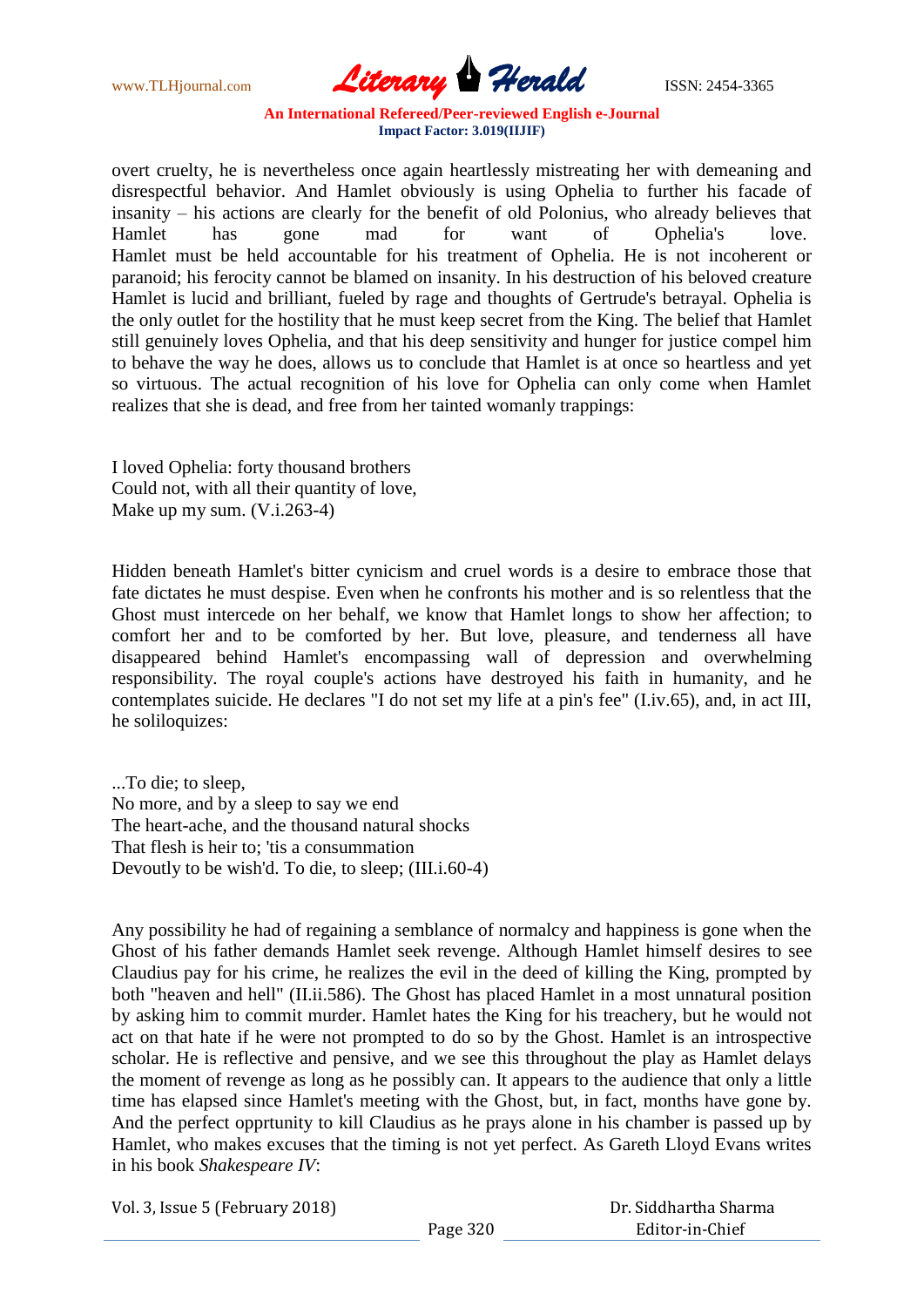

...Hamlet's arguments for not killing Claudius at prayers are both subtle and logical -- too subtle, in fact, considering the enormity of Claudius' deed and the virtual certainty that Hamlet possesses of his guilt. Yet he holds back his sword--his heart does not seem to lie in its blade. (35)

Hamlet's perpetual introspection does finally help him to overcome his great anxiety. When he returns from exile in Act V, we see a very different Hamlet. He is calm, rational, and less afraid of death than merely indifferent. He has come to the realization that destiny is ultimately controlling all of our lives:

Sir, in my heart there was a kind of fighting, That would not let me sleep: methought I lay Worse than the mutines in the bilboes. Rashly, And prais'd be rashness for it, let us know, Our indiscretion sometime serves us well When our deep plots do pall, and that should learn us There's a divinity that shapes our ends, Rough-hew them how we will. (V.ii.4-11)

Hamlet is ready to confront the paradoxical truth that to avenge his father's death he must commit the very same act for which he seeks revenge. Using fate as the scapegoat, Hamlet can distance himself from the act of killing Claudius. He can now admit that he knows nothing of the world, "since no man knows aught of what he leaves, what is't to leave betimes? Let be." (V.ii.209-14). Hamlet has reached the climax of his philosophizing; he has prepared himself for death.

When Hamlet does finally die, it is his princely qualities that make the lasting imprint in our minds. Hamlet remains

The courtier's, soldier's, scholar's, eye, tongue, sword, The expectancy and rose of the fair state, The glass of fashion, and the mould of form The observ'd of all observers (III.i.151-154) **[7]**

There is a good deal of comic relief to be found in the pages of 'Hamlet'- Macready gesticulating before a portrait of Siamese twins resembling an unhappy union of Hamlet ',ere and Claudius : Kamawaki, the Japanese Hamlet, the very picture of dejection, inspired less, perhaps, .by the assumption of Hamlet's burden than by the difficulty of persuading his audience to doubt the efficacy of suicide ; the cock- eyed oriental romp of a Hamlet in the Uzbek State Theatre. There are evidences of cosmopolitan vulgarities in every decade. We must deplore some glimpses of a B.B.C. television production in 1947 which pictorially seems astonishingly commonplace, and others of the Benthall-Bailey Victorian-Gothic production at Stratford which give no idea of its sombre impressiveness. Nothing boxes the com- pass of changing taste and fashion more than the disparity of Ophelias. The sturdy matrons who charmed our grandfathers might have mothered the tender ingénues who partner our youthful Hamlets. Were we so deeply moved by Miss Jessica Tandy that here her portrait

| Vol. 3, Issue 5 (February 2018) | Dr. Siddhartha Sharma |                 |
|---------------------------------|-----------------------|-----------------|
|                                 | Page 321              | Editor-in-Chief |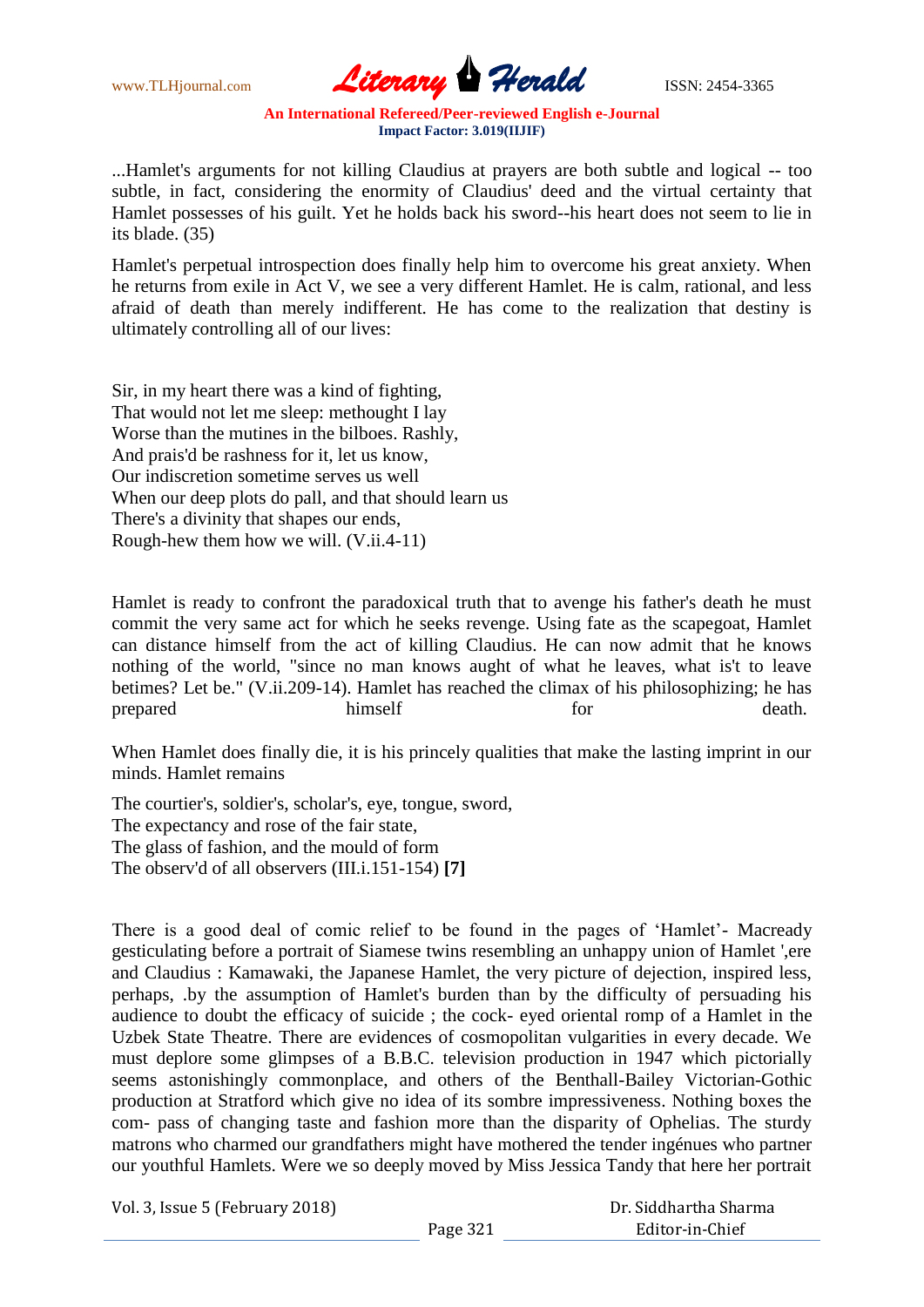

as Ophelia seems to be less counterfeit than most and a true Presentment of her exquisite performance?

This book inevitably tempts any competent reviewer to artful quotation from the play it records. The play, however, is the thing. No photograph or drawing can revive the quality of an actor's performance. Mr. Marshall is surprised that Irving, the actor, shunned the photographer; Perhaps he was wise in trusting that he might become a legend rather than knowing that he would be on the record. There is entertainment and inspiration to be found in this fusion of enthusiasms. It will amuse the curious and delight the historian; it will instruct the student of acting or production if he is aware of its limitations. We may envy posterity who, in Sir Laurence Olivier's record on film of his conception of Hamlet, will have an absolute standard by which their own achievement may be measured **[8]**.

# **Section 6: A Garland of pearls: A String of Valued Reviews**

Hamlet, arguably the most celebrated of Shakespeare's tragedies, is back on the Delhi stage. Veteran playwright and director K Madavane's Hindustani adaptation for the Shri Ram Centre for Performing Arts (SRCPA) Repertory runs for more than two hours. Though he has directed plays in several countries including France, Africa and Australia, this is the first time Madavane, 71, has directed a Shakespeare play.

Very simply, Hamlet is the story of a young prince visiting home in Denmark to attend his father's funeral. He is stunned to find that his mother, Gertrude, has married Claudius, her late husband's younger brother. He starts seeing his father's ghost who declares that it was Claudius who murdered him. Hamlet vows to avenge his father's death.

Watch: Interviews with the director and the cast of Hamlet

Madavane, who retired as the head of the JNU's Centre for French and Francophone Studies in 2011, said very few scripts have got him as excited as Hamlet. The depth and layers in the character make it possible for the director to experiment. "One of the sentences in the play is that something is rotten in the kingdom of Denmark. You take out Denmark and put in any other country. The meaning will remain the same because there is always something rotten in every part of the world. In that sense, the appeal of the play is universal," said Madavane.

[Read: The Queen of Hearts, a play on Noor Jahan](http://www.hindustantimes.com/entertainment/mrs-iron-fist-and-the-queen-of-hearts-a-play-on-noor-jahan/story-CgUMlzr0nQXpYHqJQecTBI.html)

Madavane and his team's interpretation of a rotten kingdom is one in which no one tends to believe anyone; everyone is suspicious; there is no black and white; good or bad; there are only shades of grey.

In June end, Madavane conducted casting workshops for the play with the SRCPA repertory. He selected 24-year-old actor Saif Ansari, who has been with the repertory for four years to play Hamlet. Madavane had earlier directed Ansari in Tughlaq and Tartuffe.

Ansari said Hamlet is his most demanding role so far. "There is so much to this character. Every time I read the script, I learn something new about him."

Madavane has taken a few creative liberties with Hamlet. His Gertrude is a mother of the 20th century. He has lifted that character to that of a modern woman who claims her rights. "I am against a play based heavily on one character. It is unfair," said Madavane. "Gertrude believes that it is within her within her rights to get married two months after her husband's death." he added.

Vol. 3, Issue 5 (February 2018)

| Dr. Siddhartha Sharma |
|-----------------------|
| Editor-in-Chief       |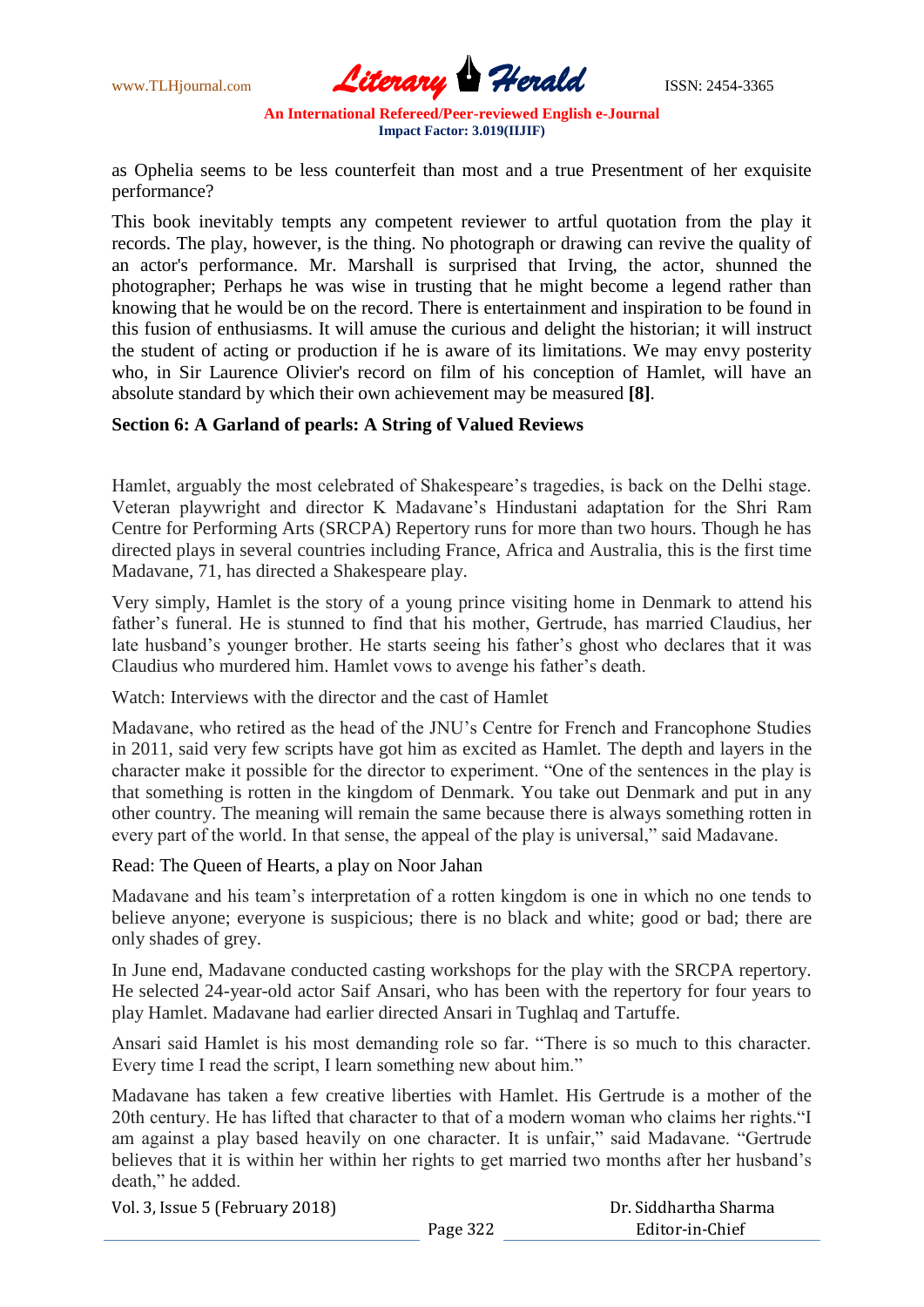

[Read: Theatre festival in different Indian languages](http://www.hindustantimes.com/art-and-culture/mahindra-fest-to-celebrate-theatre-in-different-indian-languages/story-q53rnLcwkbcJXzfWGG51KL.html)

Unlike Shakespeare's Claudius who is manipulative, Madavane has created a Claudius who is fighting a dilemma. The villain of the play admits that he killed his brother but he wants people to 'understand' him. "There are many angles to that crime. Morally it is wrong but politically it is correct. There are many examples of a man killing his closed ones for power.. .In India Aurangzeb did the same," said Madavane.

In this adaptation, you will see Hamlet wearing a leather jacket and boots. Madavane's idea was to project a young lad who is a rebel and wears his attitude on his sleeve.

For Madavane and his cast, the play throws new challenges. Apart from working on details of various characters, the set—a set of rectangular blocks—is something the cast has not dealt with before. "The set is moving continuously. All the actors devise their movements according to block and the shadows they see on the stage. It is a very fluid situation. There is an organic relationship between the actors and the blocks. They have to see that the set is an extension of their own body," said Madavane [9].

It began, we are told, as a whim lubricated by strong drink. In 2012 the management of Shakespeare's Globe — the splendid replica of the Elizabethan open-air playhouse, built on the bankside of the Thames in London — was considering possible eye-catching new initiatives. In the midst of the merry collective buzz, the theater's artistic director, Dominic Dromgoole, impulsively said, "Let's take 'Hamlet' to every country in the world." No doubt even crazier cultural ideas have been proposed, but this one is crazy enough to rank near the top of anyone's list. Yet it came to pass. An intrepid company of 12 actors and four stage managers, backed up by a London-based staff that undertook the formidable task of organizing the venues, obtaining the visas and booking the frenetic travel, set out in April 2014, the 450th anniversary of Shakespeare's birth. They did not quite succeed in bringing the tragedy to every country — North Korea, Syria and a small handful of others eluded them — but they came pretty close. One hundred ninety countries and a series of refugee camps later, the tour reached its end in April 2016, the 400th anniversary of Shakespeare's death.

While helping to run the busy theater in London, Dromgoole managed to venture off and see for himself some 20 iterations of the production he had co-directed and launched. "Hamlet Globe to Globe" is a compulsively readable, intensely personal chronicle of performances in places as various as Djibouti and Gdansk, Taipei and Bogotá. The book is in large part a tribute to the perils and pleasures of touring. The Globe troupe had to possess incredible stamina. Keeping up an exhausting pace for months on end — Lesotho on the 1st of April, Swaziland on the 3rd, Mozambique on the 5th, Malawi on the 8th, Zimbabwe on the 10th, Zambia on the 12th, and on and on — they would fly in, hastily assemble their set, unpack their props and costumes, shake hands with officials, give interviews to the local press, and mount the stage for two and a half hours of ghostly haunting, brooding soliloquies, madcap humor, impulsive stabbing, feigned and real madness, graveside grappling, swordplay and the final orgy of murder. Then after a quick job of disassembling and packing, they were off to the next country. When one or two of the company became ill, as occasionally happened, the group had rapidly to reassign the roles; when almost all of them succumbed at the same moment, as befell them after an imprudent dinner in Mexico City, they had to make do with improvised narration and zanily curtailed scenes.

Dromgoole explains that he set the troupe up in the full expectation that not everyone would last the full two years. Hence his insistence that all the actors learn multiple parts so that they

| Vol. 3, Issue 5 (February 2018) |  |  |
|---------------------------------|--|--|
|---------------------------------|--|--|

| Dr. Siddhartha Sharma |
|-----------------------|
| Editor-in-Chief       |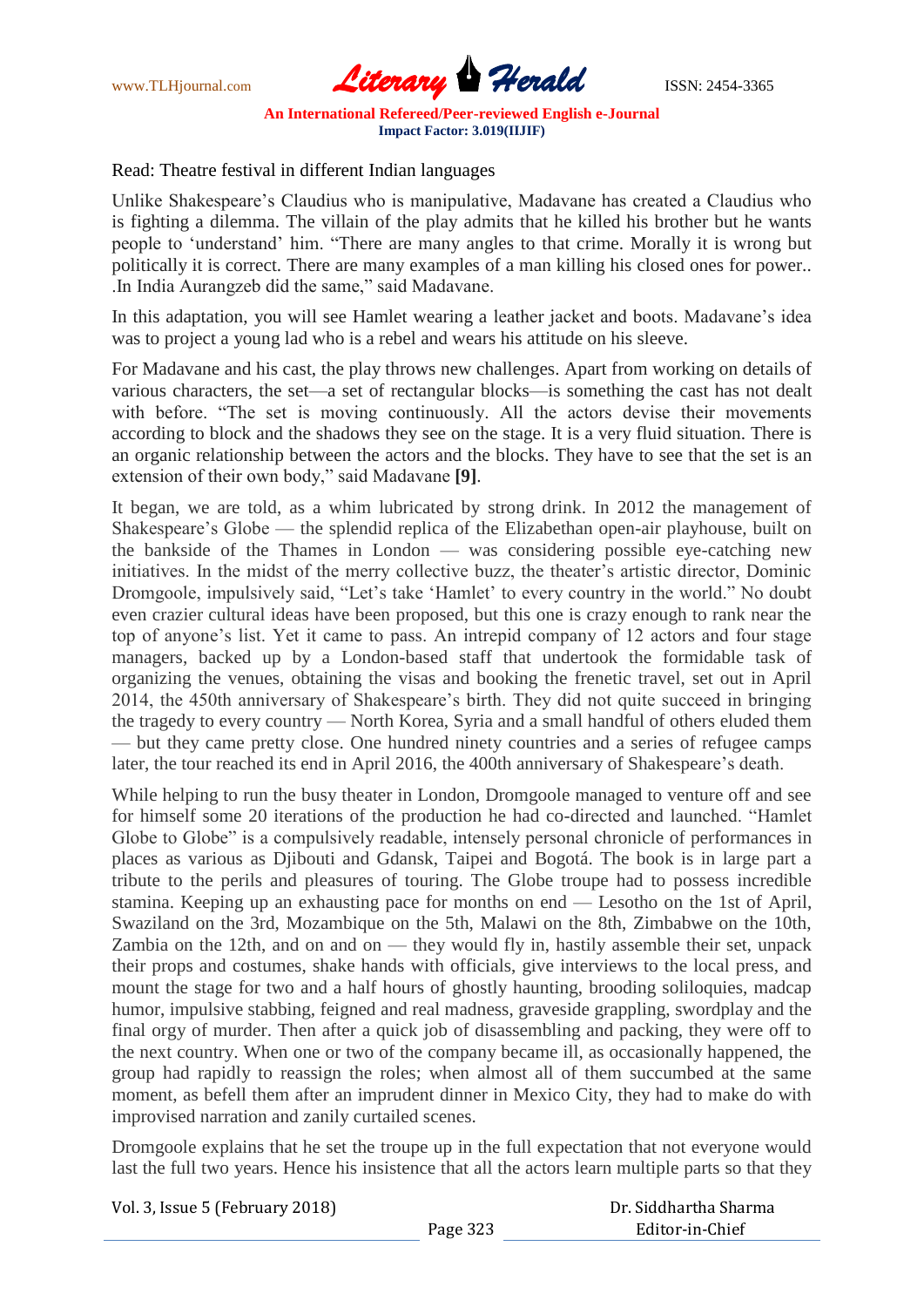www.TLHjournal.com **Literary Herald** ISSN: 2454-3365

could switch around at a moment's notice. As it happened, the same 16 people miraculously made it through the whole tour. Perhaps changing roles from time to time helped them build the collective sense of trust that sustained them. Perhaps too, as Dromgoole suggests, they drew upon "the gentle support of each line of verse," so that even in the most trying of circumstances Shakespeare's iambic pentameters "kept them upright and somehow kept them moving forward, into the story and towards the audience."

Touring is particularly resonant for "Hamlet," since Shakespeare's tragedy features a traveling company of players who arrive in Elsinore and are greeted warmly by the prince. Hamlet makes clear that he has a lively interest in the theater, but that interest is not purely aesthetic. He asks the players to stage a court performance of an old play, "The Murder of Gonzago," to which he says he has added a few lines. His secret intention is to see if the play triggers in his uncle an involuntary display of guilt, thereby confirming the charge of murder made by his father's ghost. In the event, the uncle does arise in a rage and brings the performance to a halt, but like almost everything else in the tragedy, the signs are ambiguous. The poor players, in any case, could have no way to grasp why their show provoked such a response. A wonderful production I saw years ago showed them hastily packing up their bags in fear and rushing away.

The Globe company, of course, was always packing up and rushing away to the next venue. They did not deliberately set out to provoke moral crises and confessions of murder, even in the most benighted of the countries they visited, but they certainly hoped that the tragedy's celebrated interrogation of social and psychological ills — "Th'oppressor's wrong, the proud man's contumely, / The pangs of despised love, the law's delay, / The insolence of office" would have some beneficial influence. Tragedy, Shakespeare's contemporary Sir Philip Sidney wrote, "openeth the greatest wounds, and showeth forth the ulcers that are covered with tissue"; it "maketh kings fear to be tyrants." "Hamlet" seems particularly suited to this task because of what Dromgoole calls its "protean nature." It seems to work equally effectively in the urban heart of the most advanced industrial country and on the shores of the remotest Pacific island.

Dromgoole heightened this adaptability by refusing to give the production any strong interpretive twist. "The best way to avoid a misconception," he observes, "is to have no conception at all." As a reviewer in São Paulo wrote admiringly, "The text was acted in plain mode — no verbal excesses or unnecessary shouting, just a harmonious recitation of words combined with essential corporal movement." If there was a special emphasis at all, it was on the prince's lightness and wit. Hamlet was less the melancholy Dane than the jester in a corrupt world bent on outlawing laughter. "Our show didn't dazzle or explode," Dromgoole concedes, "but it worked."

Looking back on the initial motivations for his wildly ambitious project, Dromgoole ruefully notes two delusions: first, that "Hamlet" charted a journey toward peace, leading the troubled prince to a serene recognition that "readiness is all"; second, that it would have a comparably beneficial effect upon its audiences, leading them in some small way toward a resolution of their social and political problems. In reality, over the course of the two years, global problems only seemed to get worse, and the story of the prince, as the company performed it, seemed to tell not of spiritual enlightenment but rather of a bright young light that flamed for a moment only to fade and die.

Never mind. The surprise is not that Hamlet failed to heal the world's woes but rather that he belonged everywhere: "Hamlet the icon of restlessness for a world that never seems able to

| Vol. 3, Issue 5 (February 2018) |          | Dr. Siddhartha Sharma |
|---------------------------------|----------|-----------------------|
|                                 | Page 324 | Editor-in-Chief       |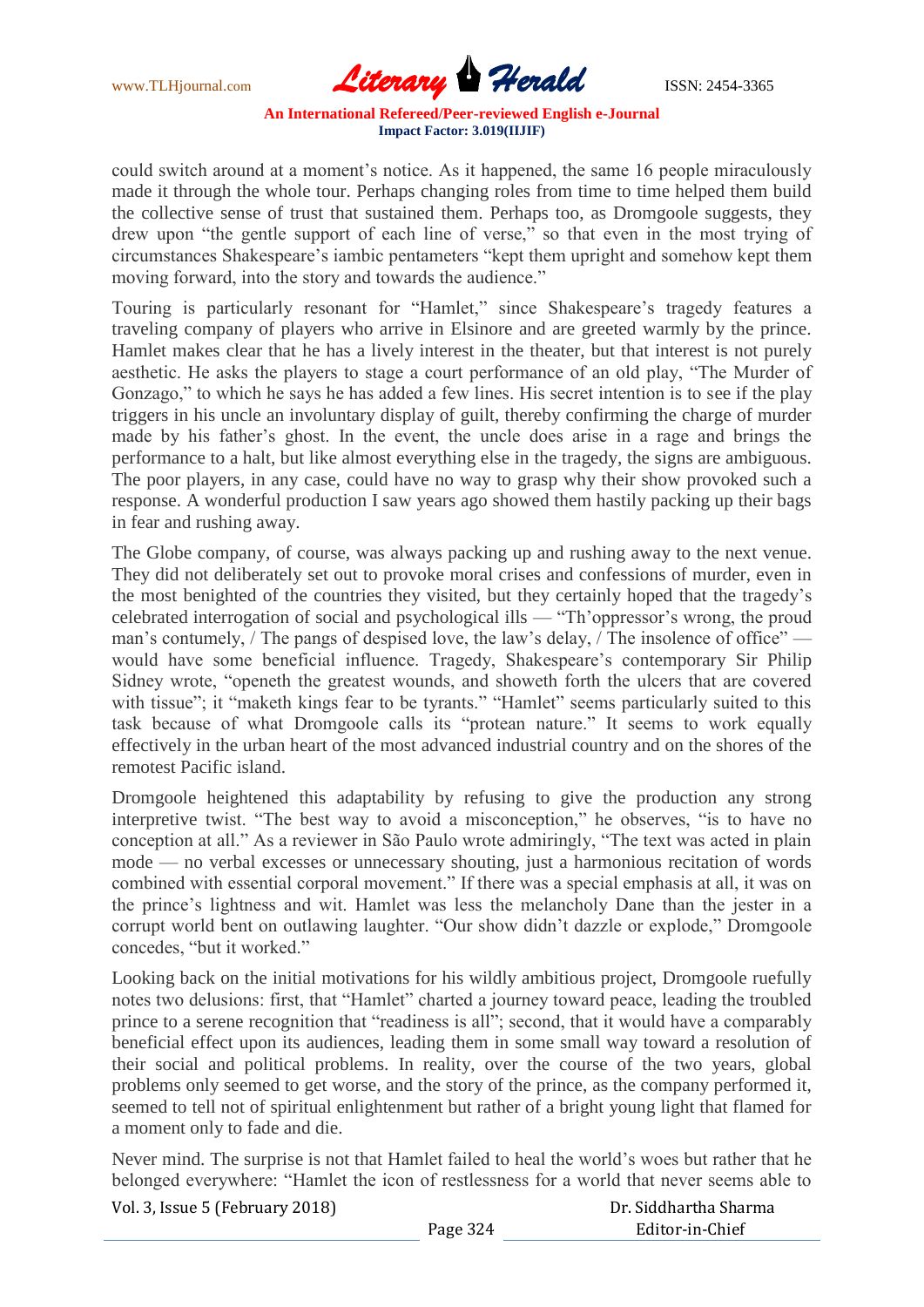

settle. Hamlet who is restless for truth, unable to bear the lie his present moment is built on; who is restless for civility, trying to forge a new care in human engagement; who is restless for honesty and integrity and cannot bear people faking or borrowing their feelings; who is restless for calm when the moment seems a little too noisy, and restless for noise when it seems too calm." A young person who refuses to make his peace with the sly criminal who has "popped in between the election and my hopes." What better hero for our times? [10]

As if the poor guy weren't conflicted enough, Hamlet has taken on an extra burden of ambivalence in the new [Waterwell](http://waterwell.org/) production of the play that bears his name. In addition to worrying about all the usual melancholy Dane stuff — whether to be or not to be, act or not to act, help or hurt his mom — he is now torn (to pieces) between cultural identities.

For this scrupulously reworked version of Shakespeare's best-known tragedy, which opened on Sunday at the [Sheen Center](https://sheencenter.org/) for Thought & Culture, the Prince of Denmark has become the Prince of Persia. Not that any proper names have been changed in Tom Ridgely's streamlined production, which stars [Arian Moayed](http://www.nytimes.com/2011/05/02/theater/arian-moayed-is-acclaimed-for-bengal-tiger-and-waterwell.html) (excellent in "The Humans" and a Tony nominee for "Bengal Tiger at the Baghdad Zoo") and features the familiar Broadway faces of Sherie Rene Scott (as Gertrude) and Micah Stock (as Horatio).

But Jason Simms's handsome set — with its raised sapphire-blue-tiled stage surrounded by intricately patterned rugs — immediately signals that we're not in Elsinore anymore. And when the specter of Hamlet's father starts talking, that isn't Elizabethan English in which he wails; it's Persian.

Though the production is set in the Iran (or Persia) of a hundred years ago, just after the First World War, there's no denying its relevance in the early 21st century, a time of mass immigration and ethnic flux. That's a notion that's underscored by having each biography in the program begin with a listing of ancestral roots or the year the performer or crew member arrived in the United States. (It's worth noting that the Iranian actor Mohammad Aghebatian, who was originally to have portrayed the Ghost and the Player King, decided not to make the trip to New York after President Trump's proposed travel ban in January.)

The Waterwell "Hamlet" may be indifferently acted, for the most part, but it's conceptually bracing, as befits a company devoted to reimagining and recontextualizing classics. This isn't just another instance of a gimmicky relocation of a canonical work by novelty-seeking theater artists. Mr. Ridgely and Mr. Moayed, the founders and artistic directors of Waterwell, and their team are exploring the existential crises that arise when national identity comes under siege, and it's remarkable how neatly Shakespeare's text accommodates such an interpretation.

The royal court that is portrayed here is well on the way to becoming thoroughly modernized — and westernized. The men wear tailored European suits or military uniforms. (Nina Vartanian did the costumes.) Everybody speaks English.

The king, Claudius (Andrew Ramcharan Guilarte) — who has only recently ascended the throne after the suspicious death of his monarch brother — delights his new wife (and former sister-in-law), Gertrude, by giving her a [Victrola,](http://victor-victrola.com/) which plays the latest tunes from Tin Pan Alley. And when we finally meet the much-discussed foreign invader Fortinbras (Cary Donaldson), he is dressed in colonial whites, with a pith helmet.

As for Hamlet, the son of Gertrude and the murdered king, he more or less fits into this Western mise-en-scène, with his Edwardian attire and wire-rimmed spectacles. He's

| Vol. 3, Issue 5 (February 2018) |          | Dr. Siddhartha Sharma |
|---------------------------------|----------|-----------------------|
|                                 | Page 325 | Editor-in-Chief       |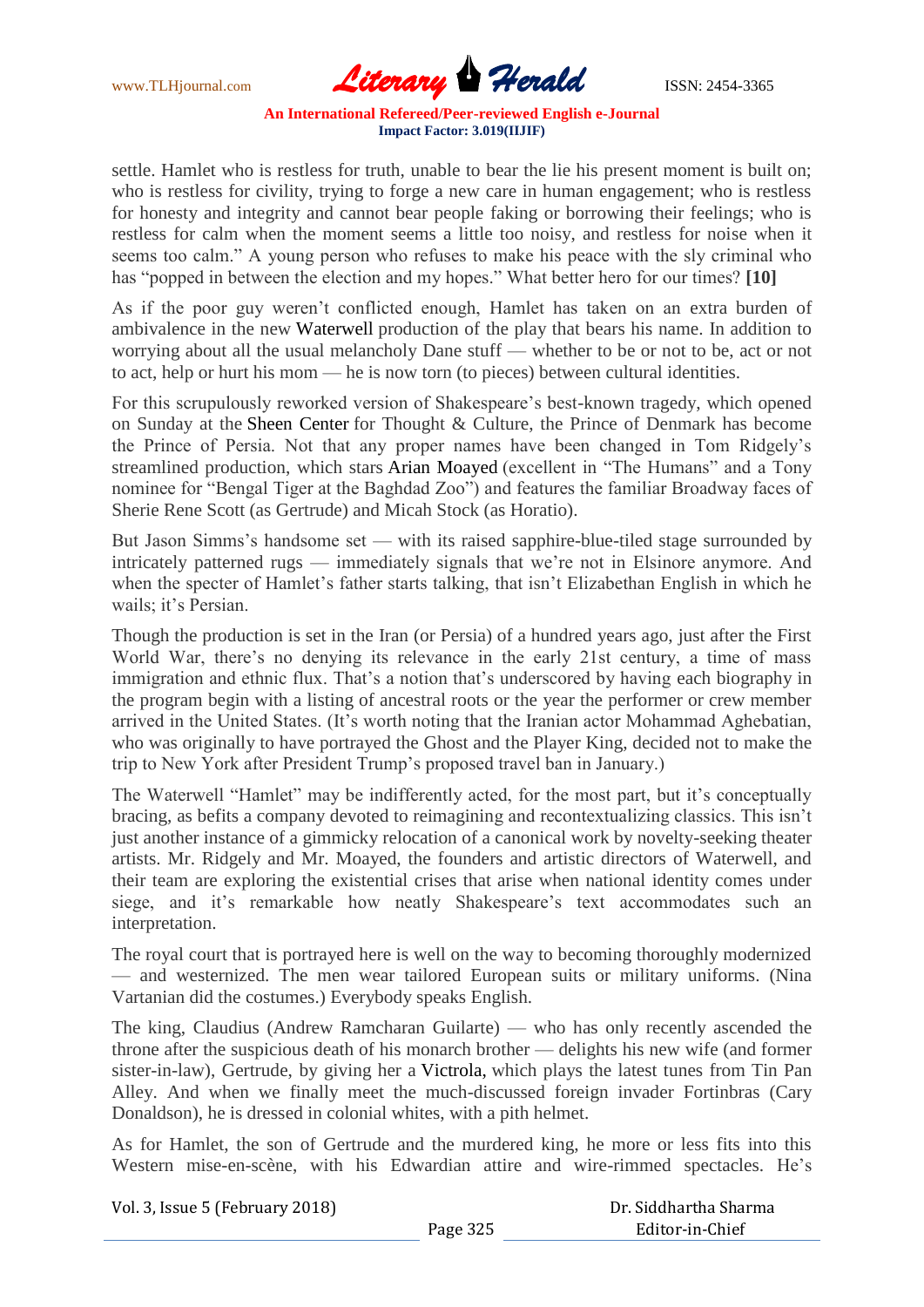

obviously not in a celebratory mood. But in Mr. Moayed's performance, he's also an unusually well-behaved Hamlet, deferential to the point of meekness.

And then he meets the ghost of his dead father (Barzin Akhavan), in that classic awakeningof-conscience scene, given an extra spin of guilt here. For this ghost speaks only in Persian, a reminder of the extent to which his country has uprooted itself. The next time we see Hamlet, he will have forsaken his Western mourning weeds for traditional Iranian garb.

That's the form his "antic disposition" takes, to antagonize his uncle and make the court believe he is mad. And every so often, especially in moments of passion, Hamlet will speak not in English but in Persian. When the traveling players come to Elsinore, to enact a story very similar to that of the death of Hamlet's father, it is in Persian that they perform. And when Ophelia (a mostly very sane-seeming Sheila Vand) goes mad, her lamentations are also in Persian.

For those unfamiliar with "Hamlet," such bilingualism may make the production difficult to follow. The soliloquies, for the record, remain in English, though they have been shrunk in many cases. One of Hamlet's best-known monologues (beginning "O, what a rogue and peasant slave am I") has been cut altogether.

The "To be or not to be" speech that every English lit student knows has been moved from the third act to the fifth. It is delivered by Mr. Moayed in a spirit of calm resignation, which suggests a new spiritual acceptance of his destiny by Hamlet. I am not a scholar of world religions, but it seems to me that substituting an Islamic reading for a Christian one here is not a strain.

Those are the kind of reflections inspired by this "Hamlet," which is more intellectually than emotionally stimulating. Few of the performers, including the generally subdued Mr. Moayed, bring much in the way of psychological revelation or passion to their line readings. The exceptions include Ajay Naidu, a hyper spinmeister of a Polonius; Amir Arison, as an anger-ridden Laertes; Sathya Sridharan, who is spot on as the foppish Osric; and Ms. Scott, who brings a whisper of Jackie Kennedy to her sensuous, uneasy Gertrude.

The production's real core of feeling, though, emanates from the original music by the eminent Iranian songwriter [Mohsen Namjoo.](https://www.mohsennamjoo.com/) Performed live by Mr. Namjoo and Yahya Alkhansa, its undulating, insistent melodies pulse as an admonitory aural backdrop to Hamlet's road to resolution, a magnetic reminder of where he came from and what he has lost **[11]**.

# **Section 7: Hamlet, The Game of Thrones, The Door And the Relationship**

Just as in *Hamlet*, the real point of the production in 'Game of Thrones' and in the final holding of "The door" a TV Series to date isn't the play itself but the impact it has on the character who's watching it — Hamlet stages a version of his father's murder to see if watching it makes his uncle Claudius act guilty enough to assassinate. In *Game of Thrones*' take, Arya, after watching a staged version of her father's execution and meeting the real-life players behind it, is forced to think about what her planned assassination means.

She might also be forced to think about what [the Stark family,](http://www.vox.com/2016/5/23/11742992/game-of-thrones-the-door-recap-review-starks/in/11292403) and the power it seeks, really means to the common people of Westeros — the people we don't typically hear from on the show. The actual style of the play didn't he was close to *Hamlet* as it did to 16th-century Italian commedia dell'arte*,* with its exaggerated, archetypical characters and rhyming verse,

| Vol. 3, Issue 5 (February 2018) |          | Dr. Siddhartha Sharma |
|---------------------------------|----------|-----------------------|
|                                 | Page 326 | Editor-in-Chief       |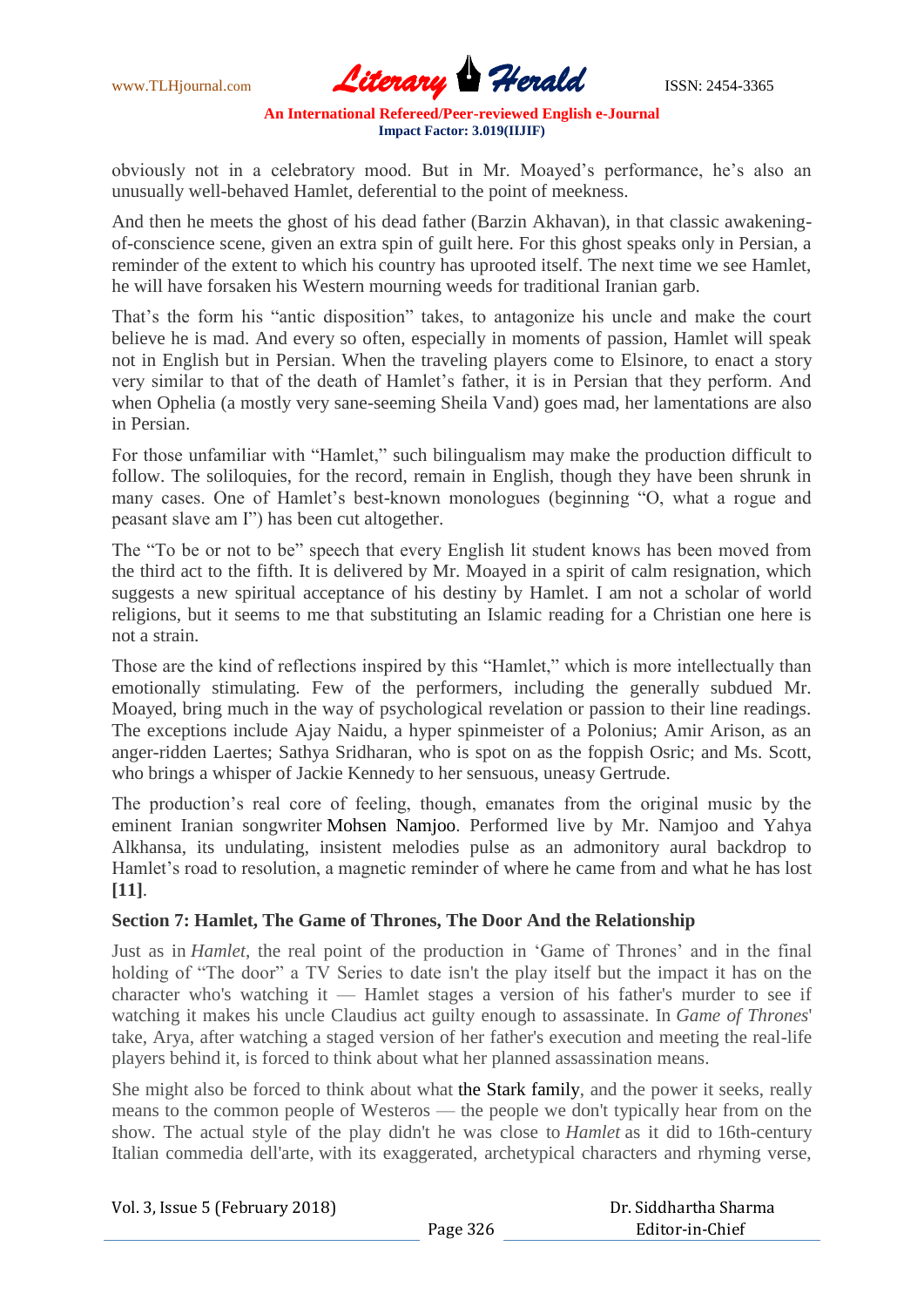

and commedia dell'arte's English relative "Punch and Judy," with its bawdy, violent physical humor.

Both forms were designed to appeal to the masses and to satirize those in power — albeit more subtly than this play did, using broad archetypes instead of actually naming and shaming current rulers.

To *Game of Thrones*' common people, or smallfolk, all the drama and trauma over who is or isn't going to be king is literally a joke. They're all buffoons, probably, and none of them has gone to help the little guy.

And maybe the commoners have the right idea here, as Bran's epic escape from the [White](http://www.vox.com/2016/5/22/11740486/game-of-thrones-white-walker-other-wight)  [Walkers and their hordes of zombie wights](http://www.vox.com/2016/5/22/11740486/game-of-thrones-white-walker-other-wight) reminded us. Remember the White Walkers? The guys who are a lot more like a [force of nature](http://www.vox.com/2016/5/23/11742006/game-of-thrones-season-6-episode-5-white-walkers-climate-change) than just another warring tribe? The ones who might totally annihilate humanity while humanity is too busy bickering over who gets to sit in the pointiest of pointy chairs?

That scene at the weirwood tree, with the White Walkers parting the ring of fire, feels a little bit like *Game of Thrones* showrunners David Benioff and D.B. Weiss waving their arms and shouting, "Hey! Hey, guys! Remember that this whole series of books is called *A Song of Ice and Fire*?"

Other parts of "The Door" felt like Benioff and Weiss responding directly to the show's critics. When the "nudity" warning appeared onscreen at the beginning of the show, people at my watch party joked about how it definitely wasn't going to be a penis, in reference to how *Game of Thrones* has long been criticized for its [willingness to show full frontal female](http://www.mirror.co.uk/tv/tv-news/emilia-clarke-demands-game-thrones-7786329)  [nudity but not full frontal male nudity.](http://www.mirror.co.uk/tv/tv-news/emilia-clarke-demands-game-thrones-7786329)

‗The ‗door' was just a meta-commentary on the whole TV series. But the play is the thing' and the main stuff **[12]**.

# **Section 8: Closing Remarks**

Hamlet is a play of paradoxes and perhaps the greatest of these is that the protagonist who reveals more of his mind than any other in Shakespeare remains something of an impenetrable mystery. His enigma would continue to remain the secret of in exhaustible fascination. The exciting new Hamlets, i.e., Hamlet-play acting would obviously set in turbulent modern-day metropolis or mega-poles. Social issues are likely to be front-andcentre. The play actors and directors like Riz Ahmed **[13-14]** would rap and campaign on behalf of immigrants a refugees arising out of the Syrian crisis, Rohingya crises and some similar others to crop up with the passage of time.

In fine, on one hand we come to see reports emanating from western quarters on atrocities perpetrated on Rohingyas **[15]** which are, in the main, of academic interest while on the other a segment of the Rohingyas are being armed to teeth, indoctrinated and trained by undesirable elements which in all likelihood will abet the growth of radical Islam and eventually terror. This looks plausible as the actors involved are against any kind of peace and tranquillity in the region. Affected areas will not be confined to Myanmar alone. Bangladesh and southern Thailand may feel the heat too. Thus all round alertness seems now called for **[16].** Furthermore; the socio-religious strifes over Jerusalem would be another globalistic symbolic pivot for tilting the scales in favour of either the Israelis or the Arabs. Historically, the movie to declare Jerusalem to be the capital of Israel has been a favourite bogey in the run up to the US presidential elections given the power of the Jewish lobby. It

Vol. 3, Issue 5 (February 2018)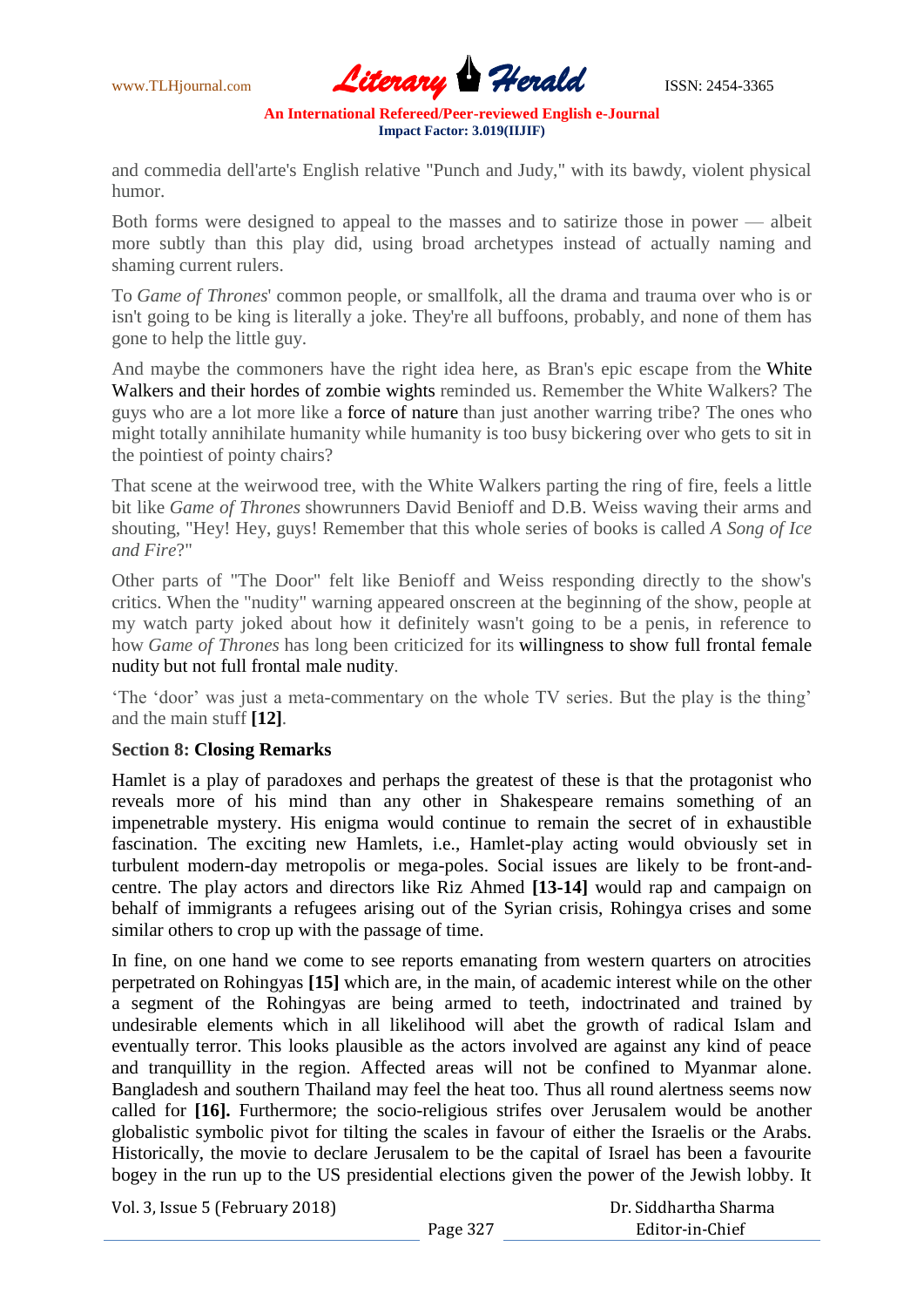www.TLHjournal.com *Literary Herald* ISSN: 2454-3365

has been put on the backburner post the elections as the derivative value and potential outcomes emanating from such a contentions declaration, simply do not make sense.

# **References**

[1] Janet Spens (2009); London: Metheun and Co. ; "Characteristics of Elizabethan Drama"; **http://www.shakespeare-online.com/playanalysis/tragedyvscomedy.html ;** 19 Aug 2009

[2] **Patti C. Mc Whorter**; "William Shakespeare's Hamlet"; Series Editors –W. Geiger Ellis and **Arthea** J.S. Reed ;Hamlet TG-Penguin Books ; http://www.penguin.com/static/pdf/teachersguides/hamlet.pdf ; pp 8

[3] **Elizabeth Scher** (2016); "Making Hamlet Relevant in the 21<sup>st</sup> Century"; http://cateweb.org/wp-content/uploads/2016/07/Scher\_Hamlet\_FirstPlace2008.pdf; July 2016

[4] Dr. Anjali Verma (2016); "Hamlet: Shakespeare's Masterpiece in Our Times "; http://www.languageinindia.com/july2016/v16i7july2016.pdf; Vol.16, 07 Jul 2016

**[5] Felicity Mclean** (2015); "What marks Hamlet special?"; https://bellshakespeareblog.wordpress.com/ ; 12 Oct 2015

[6] Paul A. Jorgensen (1963-64); "Shakespearean Criticism: Hamlet (Vol. 35)- Madness-House of Ideas"; http://www.houseofideas.com/mscornelius/resources/hamlet/hamlet\_vol\_35\_\_madness\_2771 01-.pdf ; pp  $1-5$ ;

[7] Mabillard Amanda (2008); "Introduction to Hamlet"; http://www.shakespeareonline.com/plays/hamlet/hamletcharacter.html ; 15 Aug 2008

**[8] Laurence Irving** (1952); "Commentary on 'Hamlet' "; http://archive.spectator.co.uk/article/21st-november-1952/48/commentary-on-hamlet ; 21 Nov 1952

[9] **Danish Raza** (2016); "Delhi theatre: A new interpretation of Hamlet. In leather jacket and boots"; Hindustan Times; http://www.hindustantimes.com/entertainment/delhi-theatre-anew-interpretation-of-hamlet-in-leather-jacket-and-boots/story-

ce0f9Z41ee3ZaauVFFEoGO.html ; 10 Sep 2016

[10] Stephen Greenblatt (2017); "Their Hours Upon the Stage: Performing 'Hamlet' Around the World"; https://www.nytimes.com/2017/04/21/books/review/hamlet-globe-toglobe-dominic-dromgoole.html ; 21 Apr 2017

[11] **Ben Brantley** (2017); "A 'Hamlet' Poised Between Cultures (and Languages)"; https://www.nytimes.com/2017/05/22/theater/hamlet-review-sheen-center.html ; 22 May 2017

[12] **Emily Crockett** (2016); "Game of Thrones 'The Door' was a meta-commentary on the whole series"; https://www.vox.com/2016/5/24/11746094/game-of-thrones-the-door-metaplay-penis-scene ; 24 May 2016

**[13] Riz Ahmed** (2017); www.slate.com/blogo/browbeat ; 17 Oct 2017

Vol. 3, Issue 5 (February 2018)

 Dr. Siddhartha Sharma Editor-in-Chief